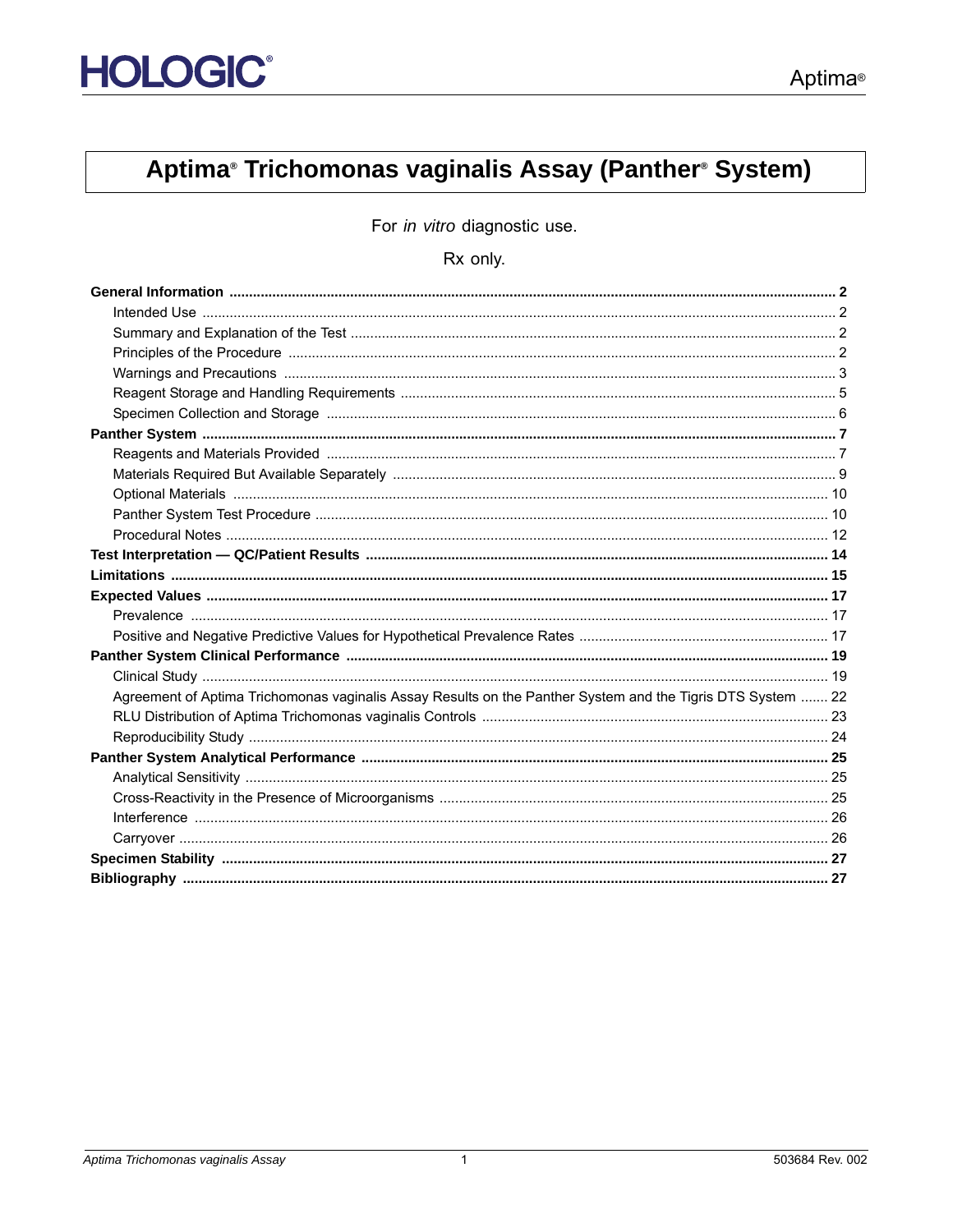## <span id="page-1-0"></span>**General Information**

### <span id="page-1-1"></span>**Intended Use**

The Aptima Trichomonas vaginalis Assay is an *in vitro* qualitative nucleic acid amplification test (NAAT) for the detection of ribosomal RNA (rRNA) from *Trichomonas vaginalis* to aid in the diagnosis of trichomoniasis using the Panther System.

The assay may be used to test the following specimens from symptomatic or asymptomatic women: clinician-collected endocervical swabs, clinician-collected vaginal swabs, and specimens collected in PreservCyt Solution.

### <span id="page-1-2"></span>**Summary and Explanation of the Test**

*Trichomonas vaginalis* (TV) is the most common curable sexually transmitted disease (STD) agent in the United States, with an estimated 7.4 million new cases occurring annually [\(1](#page-26-2), [2](#page-26-3)).

Infections in women cause vaginitis, urethritis, and cervicitis. Discharge and small hemorrhagic lesions may be present in the genitourinary tract. Complications can include premature labor, low-birth-weight offspring, premature rupture of membranes, and post-abortion or posthysterectomy infection. An association with pelvic inflammatory disease, tubal infertility, and cervical cancer with previous episodes of trichomoniasis has been reported. Symptomatic women with trichomoniasis usually complain of vaginal discharge, vulvovaginal soreness, and/or irritation. Dysuria is also common. However, it has been estimated that 10 to 50% of *T. vaginalis*  infections in women are asymptomatic, and in men the proportion may even be higher [\(3](#page-26-4), [4,](#page-26-5) [5\)](#page-26-6).

Detection of *T. vaginalis* with traditional culture methods is technically challenging and requires up to 7 days. Immediate inoculation into the media is preferred, and proper incubation conditions are required in addition to frequent microscopic examinations of the media to successfully culture the protozoa. The sensitivity of culture has been estimated to range from 38% to 82% when compared to molecular methods due to problems visualizing low numbers of the organisms or the motility of the protozoa [\(6](#page-26-7), [7\)](#page-26-8).

*T. vaginalis* may also be detected using "wet-mount" preparation by mixing vaginal secretions with saline on a slide and examining the slide under a microscope. However, the wet-mount method is only 35% to 80% sensitive compared with culture [\(7\)](#page-26-8). The sensitivity of the wet-mount method is highly dependent on the experience of the microscopist as well as the time of specimen transport to the laboratory.

The Aptima Trichomonas vaginalis Assay is a nucleic acid test that utilizes Target Capture, Transcription-Mediated Amplification (TMA), and Hybridization Protection Assay (HPA) technologies.

### <span id="page-1-3"></span>**Principles of the Procedure**

The Aptima Trichomonas vaginalis Assay involves the technologies of target capture, transcription-mediated amplification (TMA), and hybridization protection assay (HPA).

Specimens are collected and transferred into their respective specimen transport tubes. The transport solution in these tubes releases the rRNA target and protects it from degradation during storage. When the Aptima Trichomonas vaginalis Assay is performed in the laboratory, the target rRNA is isolated from the specimens by the use of a specific capture oligomer and magnetic microparticles in a method called target capture. The capture oligomer contains a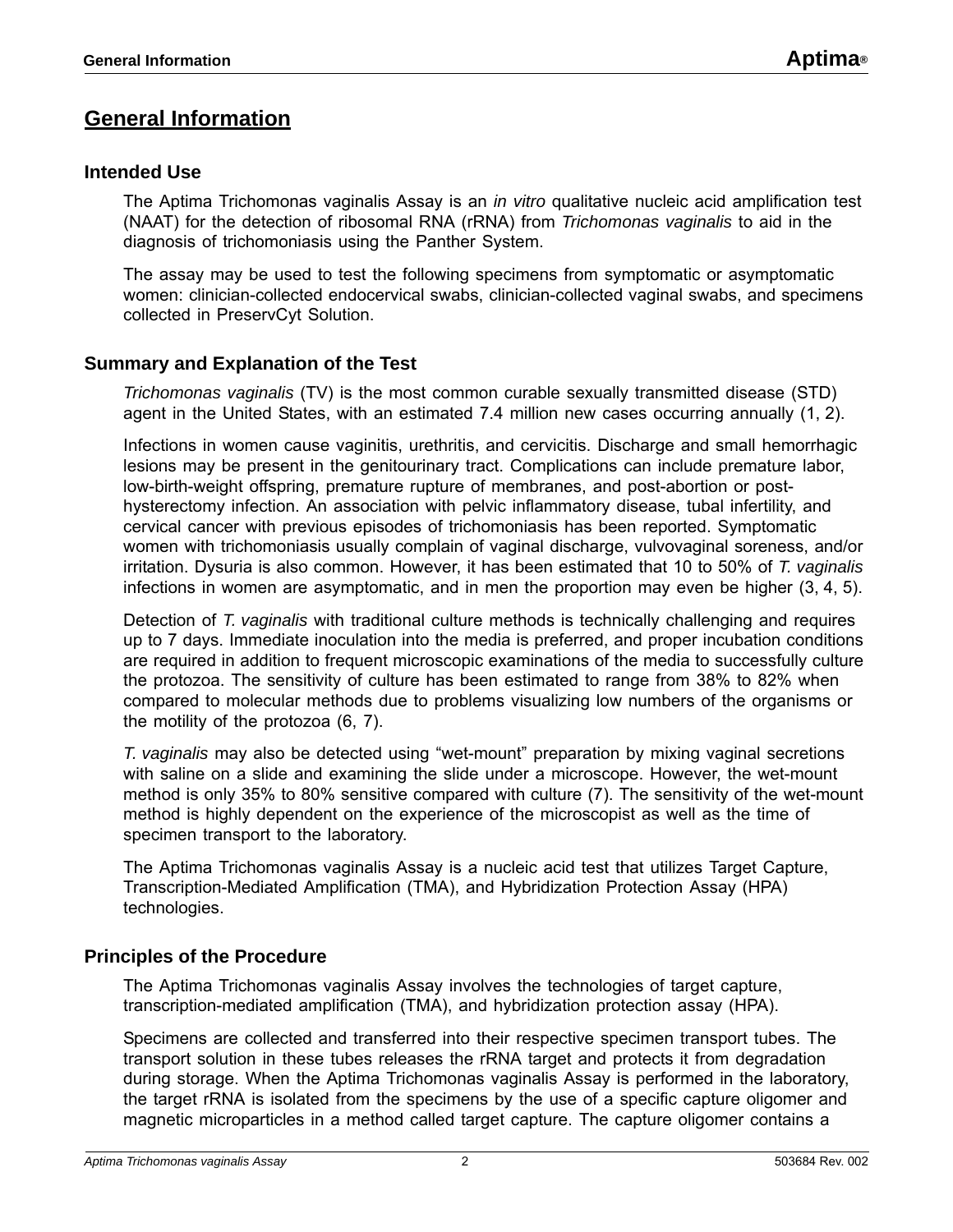sequence complementary to a specific region of the target molecule as well as a string of deoxyadenosine residues. During the hybridization step, the sequence-specific region of the capture oligomer binds to a specific region of the target molecule. The capture oligomer:target complex is then captured out of solution by decreasing the temperature of the reaction to room temperature. This temperature reduction allows hybridization to occur between the deoxyadenosine region on the capture oligomer and the poly-deoxythymidine molecules that are covalently attached to the magnetic particles. The microparticles, including the captured target molecule bound to them, are pulled to the side of the reaction vessel using magnets and the supernatant is aspirated. The particles are washed to remove residual specimen matrix that may contain amplification inhibitors. After the target capture steps are completed, the specimens are ready for amplification.

Target amplification assays are based on the ability of complementary oligonucleotide primers to specifically anneal and allow enzymatic amplification of the target nucleic acid strands. The Hologic TMA reaction amplifies a specific region of the small ribosomal subunit from *T. vaginalis* via DNA and RNA intermediates and generates RNA amplicon molecules. Detection of the rRNA amplification product sequences is achieved using nucleic acid hybridization (HPA). A singlestranded chemiluminescent DNA probe, which is complementary to a region of the target amplicon, is labeled with an acridinium ester molecule. The labeled DNA probe combines with amplicon to form stable RNA:DNA hybrids. The Selection Reagent differentiates hybridized from unhybridized probe, eliminating the generation of signal from unhybridized probe. During the detection step, light emitted from the labeled RNA:DNA hybrids is measured as photon signals in a luminometer and are reported as Relative Light Units (RLU).

### <span id="page-2-0"></span>**Warnings and Precautions**

- A. For *in vitro* diagnostic use.
- B. For additional specific warnings and precautions, refer to the *Panther System Operator's Manual*.

#### **Laboratory Related**

- C. Use only supplied or specified disposable laboratory ware.
- D. Use routine laboratory precautions. Do not eat, drink or smoke in designated work areas. Wear disposable, powderless gloves, protective eye wear, and laboratory coats when handling specimens and kit reagents. Wash hands thoroughly after handling specimens and kit reagents.
- E. **Warning: Irritant and Corrosive.** Avoid contact of Auto Detect 2 with skin, eyes and mucous membranes. If this fluid comes into contact with skin or eyes, wash with water. If the fluid spills, dilute the spill with water before wiping dry.
- F. Work surfaces, pipettes, and other equipment must be regularly decontaminated with 2.5% to 3.5% (0.35M to 0.5M) sodium hypochlorite solution.

#### **Specimen Related**

G. Expiration dates for the specimen transfer kits pertain to the collection/transfer of specimens and not to specimen testing. Specimens collected/transferred any time prior to these expiration dates are valid for testing provided they have been transported and stored in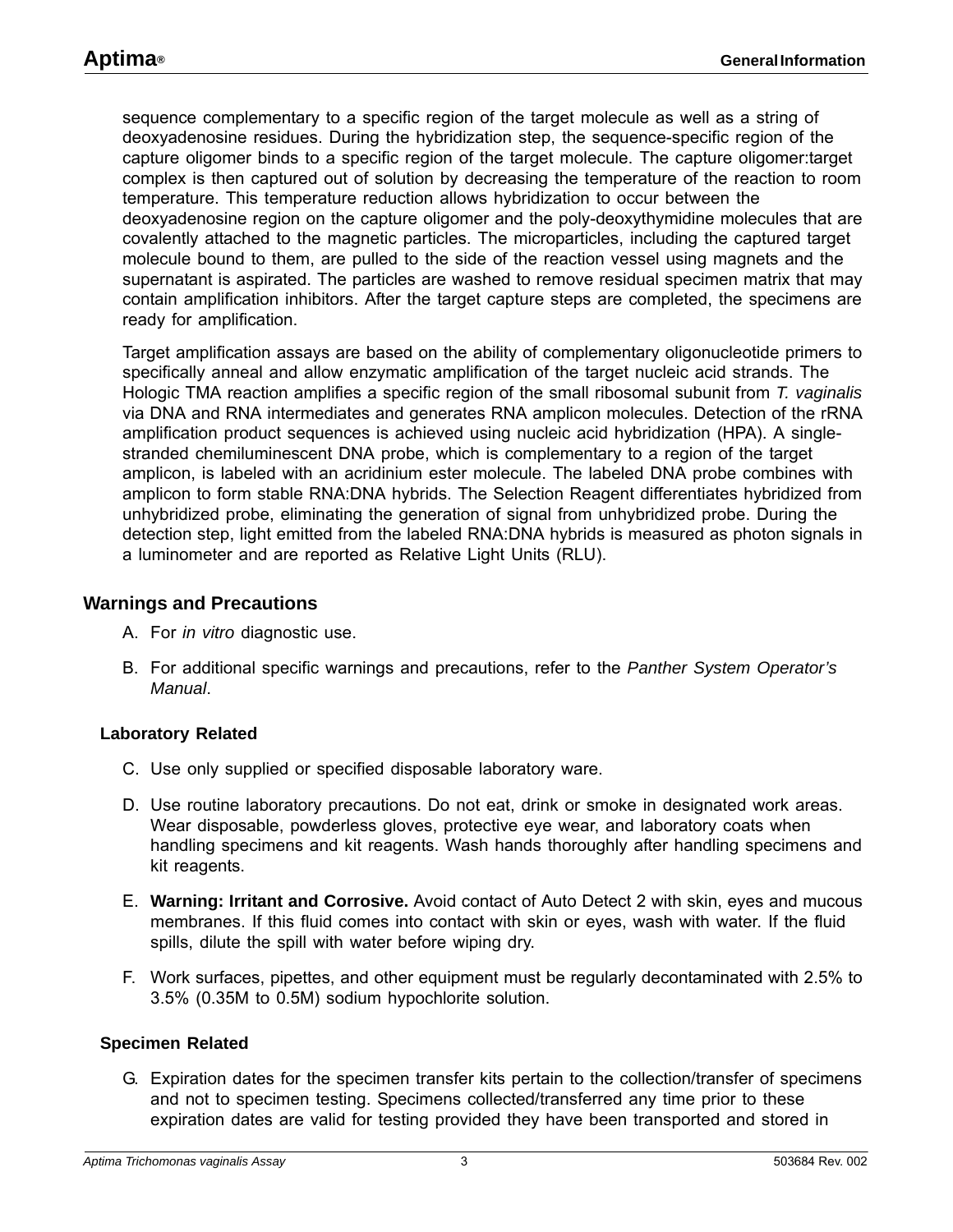accordance with the package insert, even if the expiration date on the transfer tube has passed.

- H. Specimens may be infectious. Use Universal Precautions when performing this assay. Proper handling and disposal methods should be established by the laboratory director. Only personnel adequately trained in handling infectious materials should be permitted to perform this diagnostic procedure.
- I. Avoid cross-contamination during the specimen handling steps. Specimens can contain extremely high levels of organisms. Ensure that specimen containers do not contact one another, and discard used materials without passing over any container. Change gloves if they come in contact with specimen.
- J. Upon piercing, liquid can discharge from Aptima transfer tube caps under certain conditions. Refer to the appropriate *Test Procedure* for more information.
- K. Maintain proper storage conditions during specimen shipping to ensure the integrity of the specimen. Specimen stability under shipping conditions other than those recommended has not been evaluated.
- L. If the lab receives a swab specimen transport tube with no swab, two swabs, a cleaning swab, or a swab not supplied by Hologic, the specimen must be rejected.

#### **Assay Related**

- M. Store reagents at the specified temperatures. Performance of the assay may be affected by use of improperly stored reagents.
- N. Use Universal Precautions when handling controls.
- O. Avoid microbial and ribonuclease contamination of reagents.
- P. Do not use kit after its expiration date.
- Q. Do not interchange, mix, or combine assay reagents from kits with different lot numbers. Controls and assay fluids may be interchanged.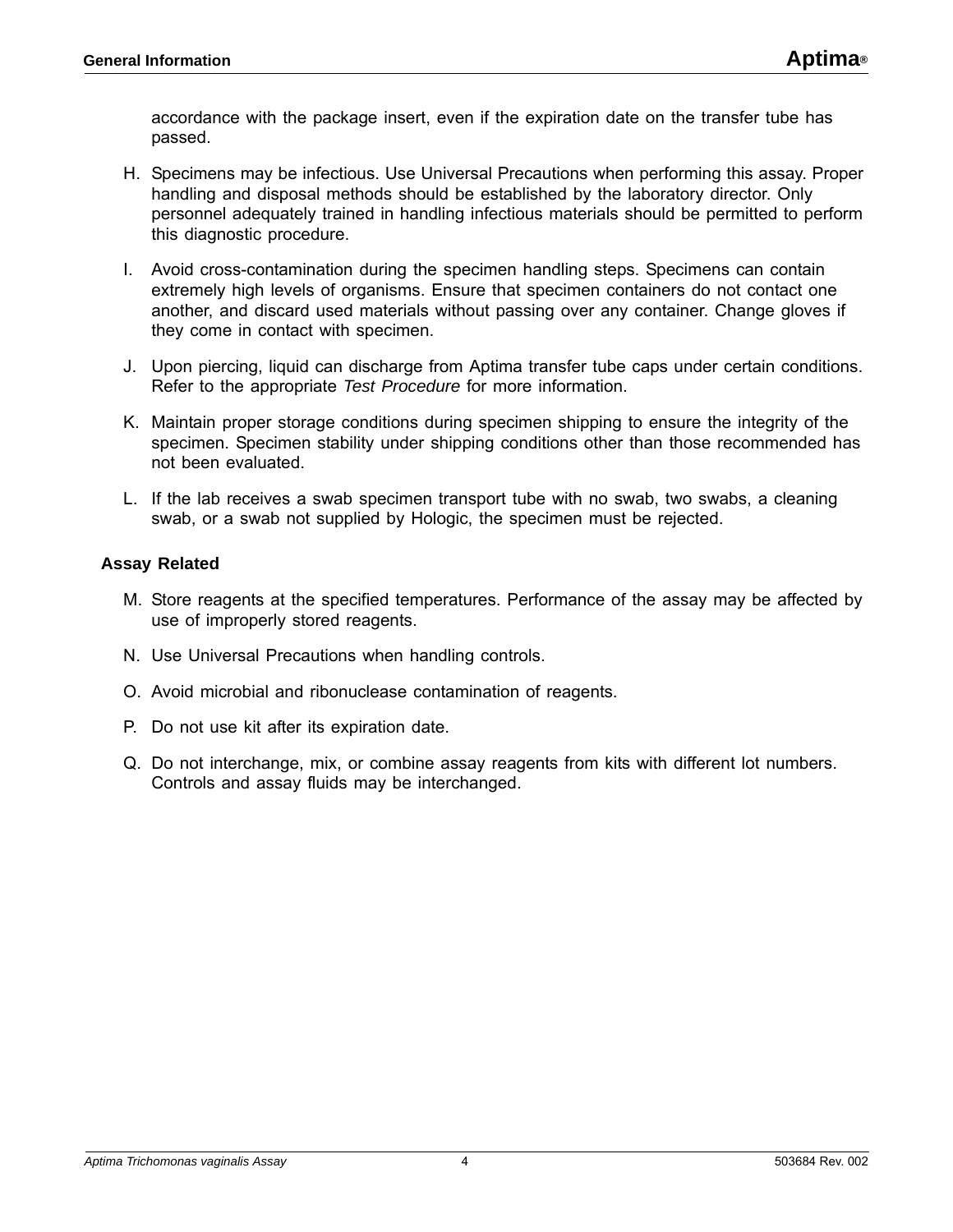### <span id="page-4-0"></span>**Reagent Storage and Handling Requirements**

- A. The following reagents are stable when stored at 2ºC to 8ºC: Aptima *Trichomonas vaginalis* Amplification Reagent Aptima *Trichomonas vaginalis* Enzyme Reagent Aptima *Trichomonas vaginalis* Probe Reagent Aptima *Trichomonas vaginalis* Assay Target Capture Reagent B Aptima *Trichomonas vaginalis* Controls
- B. The following reagents are stable when stored at room temperature (15°C to 30°C): Aptima *Trichomonas vaginalis* Amplification Reconstitution Solution Aptima *Trichomonas vaginalis* Enzyme Reconstitution Solution Aptima *Trichomonas vaginalis* Probe Reconstitution Solution Aptima *Trichomonas vaginalis* Target Capture Reagent Aptima *Trichomonas vaginalis* Selection Reagent
- C. After reconstitution, Amplification Reagent, Enzyme Reagent, and Probe Reagent are stable for 60 days when stored at 2ºC to 8ºC.
- D. Working Target Capture Reagent (wTCR) is stable for 60 days when stored at 15ºC to 30ºC. Do not refrigerate.
- E. Discard any unused reconstituted reagents and wTCR after 60 days, or after the Master Lot expiration date, whichever comes first.
- F. Controls are stable until the date indicated on the vials.
- G. Reagents stored on-board the Panther System have 72 hours of on-board stability.
- H. Avoid cross-contamination during reagent handling and storage. Recap all reconstituted reagents with new reagent caps each time prior to storage.
- I. The Probe Reagent and Reconstituted Probe Reagent are photosensitive. Store the reagents protected from light.
- J. **Do not freeze reagents**.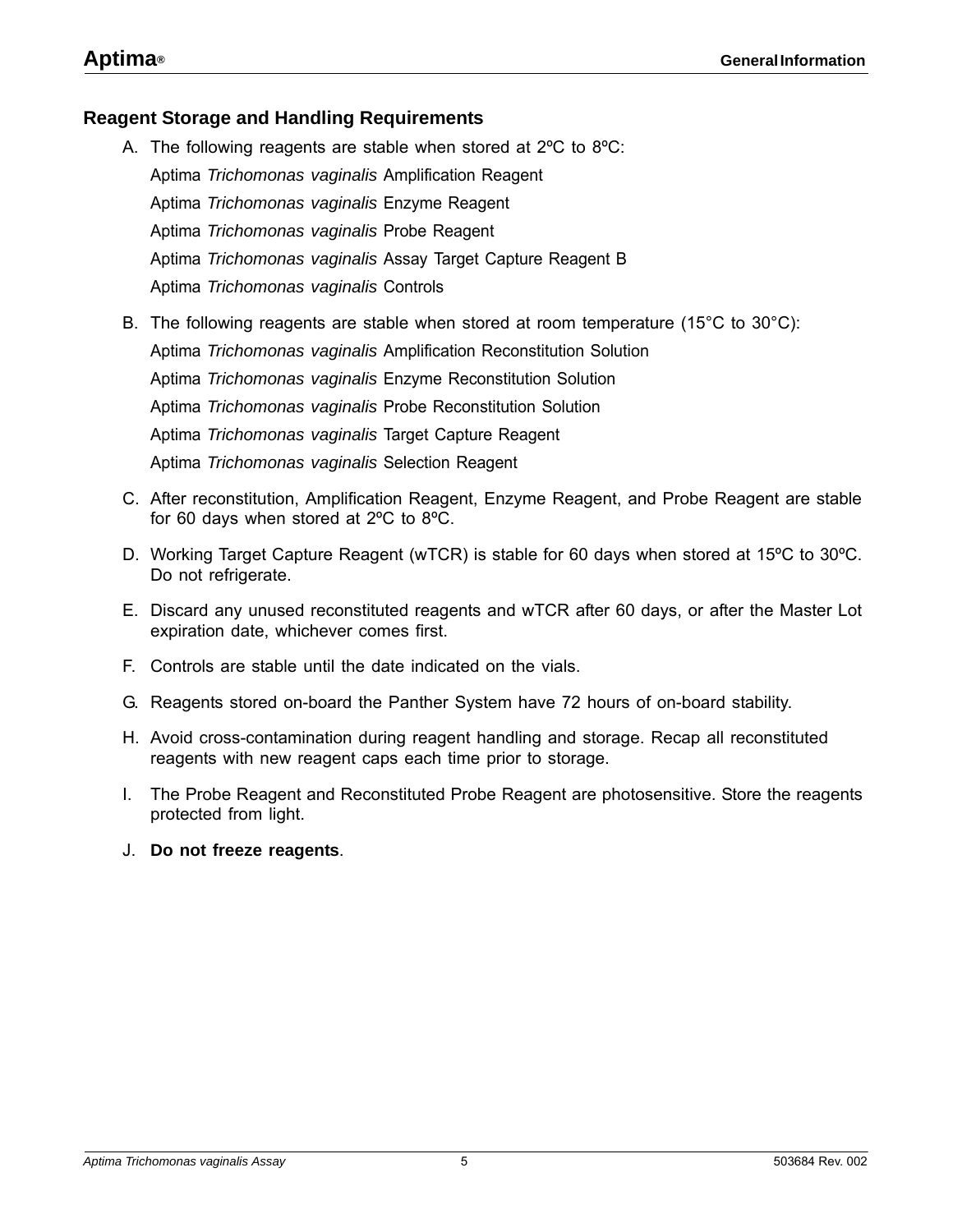### <span id="page-5-0"></span>**Specimen Collection and Storage**

The Aptima Trichomonas vaginalis Assay is designed to detect the presence of *T. vaginalis* in clinician-collected endocervical and vaginal swab specimens and PreservCyt liquid Pap specimens. Performance with specimens other than those collected with the following specimen collection kits has not been evaluated:

- Aptima Unisex Swab Specimen Collection Kit for Endocervical and Male Urethral Swab **Specimens**
- Aptima Vaginal Swab Specimen Collection Kit
- Aptima Multitest Swab Specimen Collection Kit
- Aptima Specimen Transfer Kit (for use with gynecological samples collected in PreservCyt Solution)
- A. Instructions for collection
	- 1. Refer to the appropriate specimen collection kit package insert for specific collection instructions.
- B. Specimen transport and storage before testing:
	- 1. Swab specimens
		- a. After collection, transport and store the swab in the swab specimen transport tube at 2°C to 30°C until tested.
		- b. Assay specimens within 60 days of collection. If longer storage is needed, freeze the specimen transport tube at  $\leq -20^{\circ}$ C for up to 24 months.
	- 2. Specimens collected in PreservCyt Solution
		- a. Transport and store the PreservCyt Solution specimen at 2°C to 30°C for up to 30 days.
		- b. Specimens collected in PreservCyt Solution must be transferred into an Aptima specimen transfer tube according to the instructions in the Aptima Specimen Transfer kit package insert.
		- c. After transfer to an Aptima specimen transfer tube, specimens may be stored an additional 14 days at 15°C to 30°C or 30 days at 2°C to 8°C.
		- d. If longer storage is needed, the PreservCyt Solution specimen or the PreservCyt Solution liquid Pap specimen diluted into the specimen transfer tube may be stored at ≤ –20°C for up to 24 months after transfer.
- C. Specimen storage after testing:
	- 1. Specimens that have been assayed must be stored upright in a rack.
	- 2. The specimen transport tubes should be covered with a new, clean plastic film or foil barrier.
	- 3. If assayed samples need to be frozen or shipped, remove penetrable cap and place new non-penetrable caps on the specimen transport tubes. If specimens need to be shipped for testing at another facility, recommended temperatures must be maintained. Prior to uncapping, specimen transport tubes must be centrifuged for 5 minutes at 420 RCF (Relative Centrifugal Force) to bring all of the liquid down to the bottom of the tube. **Avoid splashing and cross-contamination.**

*Note: Specimens must be shipped in accordance with applicable national and international transportation regulations.*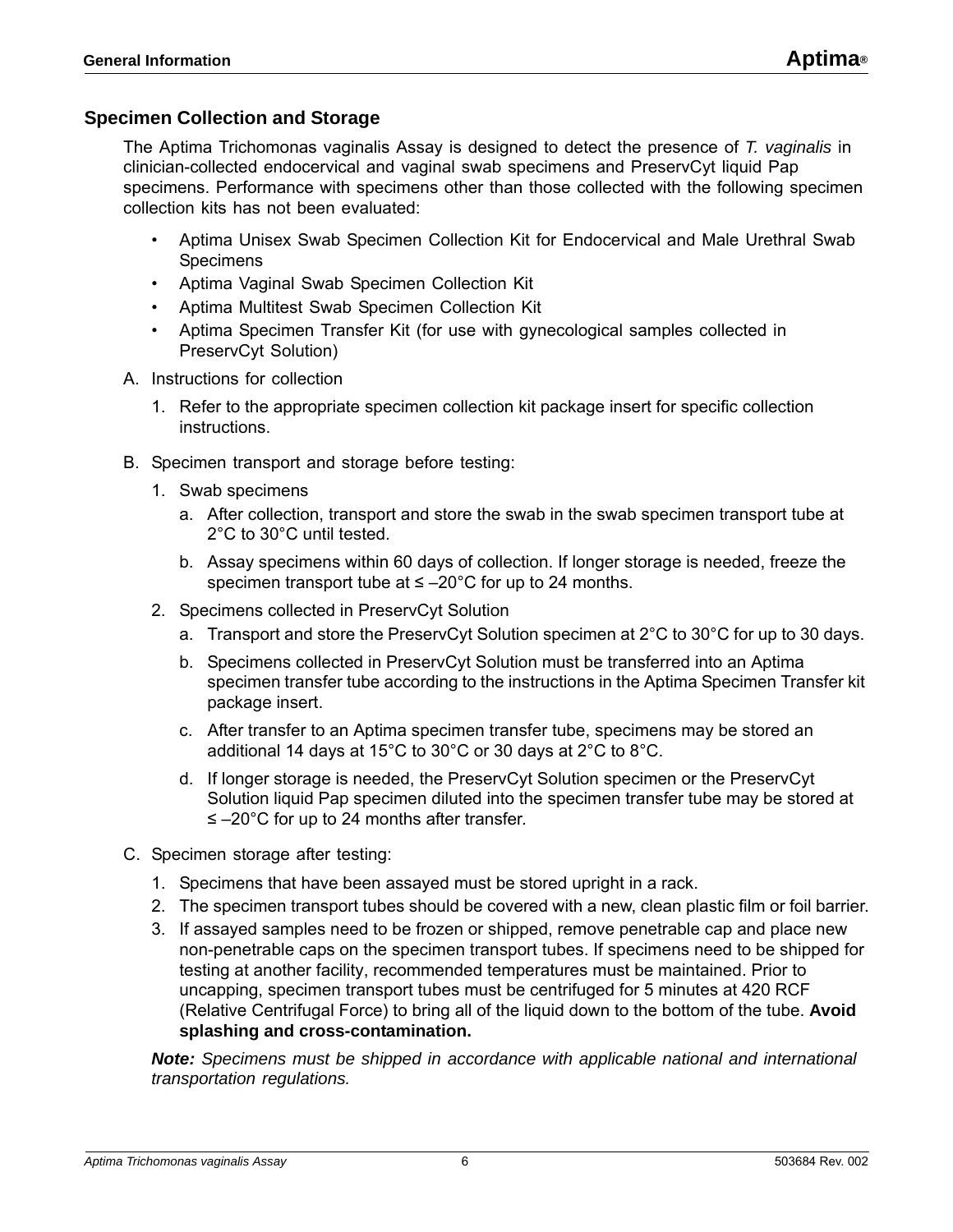### <span id="page-6-0"></span>**Panther System**

Reagents for the Aptima Trichomonas vaginalis Assay are listed below for the Panther System. Reagent Identification Symbols are also listed next to the reagent name.

### <span id="page-6-1"></span>**Reagents and Materials Provided**

*Note: For information on any hazard and precautionary statements that may be associated with reagents, refer to the Safety Data Sheet Library at www.hologicsds.com.*

**Aptima Trichomonas vaginalis Assay (Panther System) Kit**

250 tests (2 boxes and 1 Controls kit) (Cat. No. 303537)

100 tests (2 boxes and 1 Controls kit) (Cat. No. 303536)

**Aptima Trichomonas vaginalis Assay Refrigerated Box (Box 1 of 2) (store at 2°C to 8°C upon receipt)**

|        |                                                                                                                                                                  | Quantity           |                    |  |  |  |
|--------|------------------------------------------------------------------------------------------------------------------------------------------------------------------|--------------------|--------------------|--|--|--|
| Symbol | <b>Component</b>                                                                                                                                                 | 250-test kit       | 100-test kit       |  |  |  |
| A      | Aptima Trichomonas vaginalis Amplification<br>Reagent<br>Primers and nucleotides dried in buffered solution<br>containing < 5% bulking agent.                    | 1 vial             | 1 vial             |  |  |  |
| Е      | Aptima Trichomonas vaginalis Enzyme Reagent<br>Reverse transcriptase and RNA polymerase dried in<br>HEPES buffered solution containing < 10% bulking<br>reagent. | 1 vial             | 1 vial             |  |  |  |
| P      | Aptima Trichomonas vaginalis Probe Reagent<br>Chemiluminescent DNA probes dried in succinate<br>buffered solution containing < 5% detergent.                     | 1 vial             | 1 vial             |  |  |  |
| TCR-B  | Aptima Trichomonas vaginalis Assay Target<br><b>Capture Reagent B</b><br>Buffered solution containing < 5% detergent.                                            | $1 \times 0.56$ mL | $1 \times 0.30$ mL |  |  |  |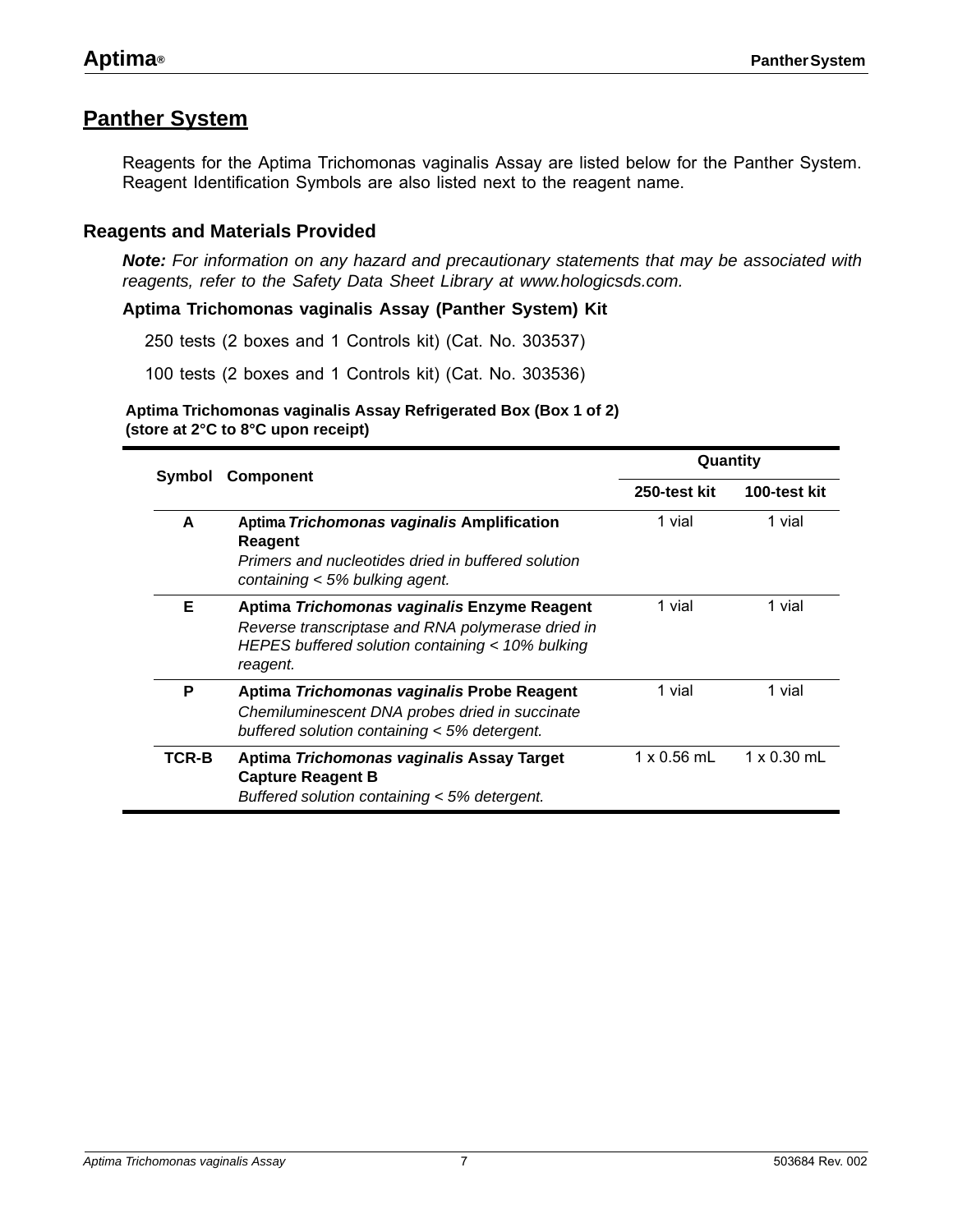| <b>Symbol</b> | <b>Component</b>                                                                                                                           | Quantity           |                    |
|---------------|--------------------------------------------------------------------------------------------------------------------------------------------|--------------------|--------------------|
|               |                                                                                                                                            | 250-test kit       | 100-test kit       |
| <b>AR</b>     | Aptima Trichomonas vaginalis Amplification<br><b>Reconstitution Solution</b><br>Aqueous solution containing preservatives.                 | $1 \times 27.7$ mL | $1 \times 11.9$ mL |
| <b>ER</b>     | Aptima Trichomonas vaginalis Enzyme<br><b>Reconstitution Solution</b><br>HEPES buffered solution containing a surfactant and<br>glycerol.  | $1 \times 11.1$ mL | $1 \times 6.3$ mL  |
| <b>PR</b>     | Aptima Trichomonas vaginalis Probe<br><b>Reconstitution Solution</b><br>Succinate buffered solution containing < 5% detergent.             | $1 \times 35.4$ mL | 1 x 15.2 mL        |
| S             | Aptima Trichomonas vaginalis Selection Reagent<br>600 mM borate buffered solution containing surfactant.                                   | $1 \times 108$ mL  | $1 \times 43.0$ mL |
| <b>TCR</b>    | Aptima Trichomonas vaginalis Target Capture<br><b>Reagent</b><br>Buffered solution containing capture oligomers and<br>magnetic particles. | $1 \times 54.0$ mL | $1 \times 26.0$ mL |
|               | <b>Reconstitution Collars</b>                                                                                                              | 3                  | 3                  |
|               | <b>Master Lot Barcode Sheet</b>                                                                                                            | 1 sheet            | 1 sheet            |

#### **Aptima Trichomonas vaginalis Assay Room Temperature Box (Box 2 of 2) (store at room temperature, 15°C to 30°C upon receipt)**

#### **Aptima Trichomonas vaginalis Controls Kit (store at 2°C to 8°C upon receipt)**

| <b>Symbol</b> | <b>Component</b>                                                                                                                                   | Quantity          |
|---------------|----------------------------------------------------------------------------------------------------------------------------------------------------|-------------------|
| NC.           | Aptima Trichomonas vaginalis Negative Control<br>Non-infectious non-target nucleic acid in a buffered solution containing<br>< 5% detergent.       | $5 \times 1.7$ mL |
| PC.           | Aptima Trichomonas vaginalis Positive Control<br>Non-infectious Trichomonas vaginalis organisms in buffered solution<br>containing < 5% detergent. | 5 x 1.7 mL        |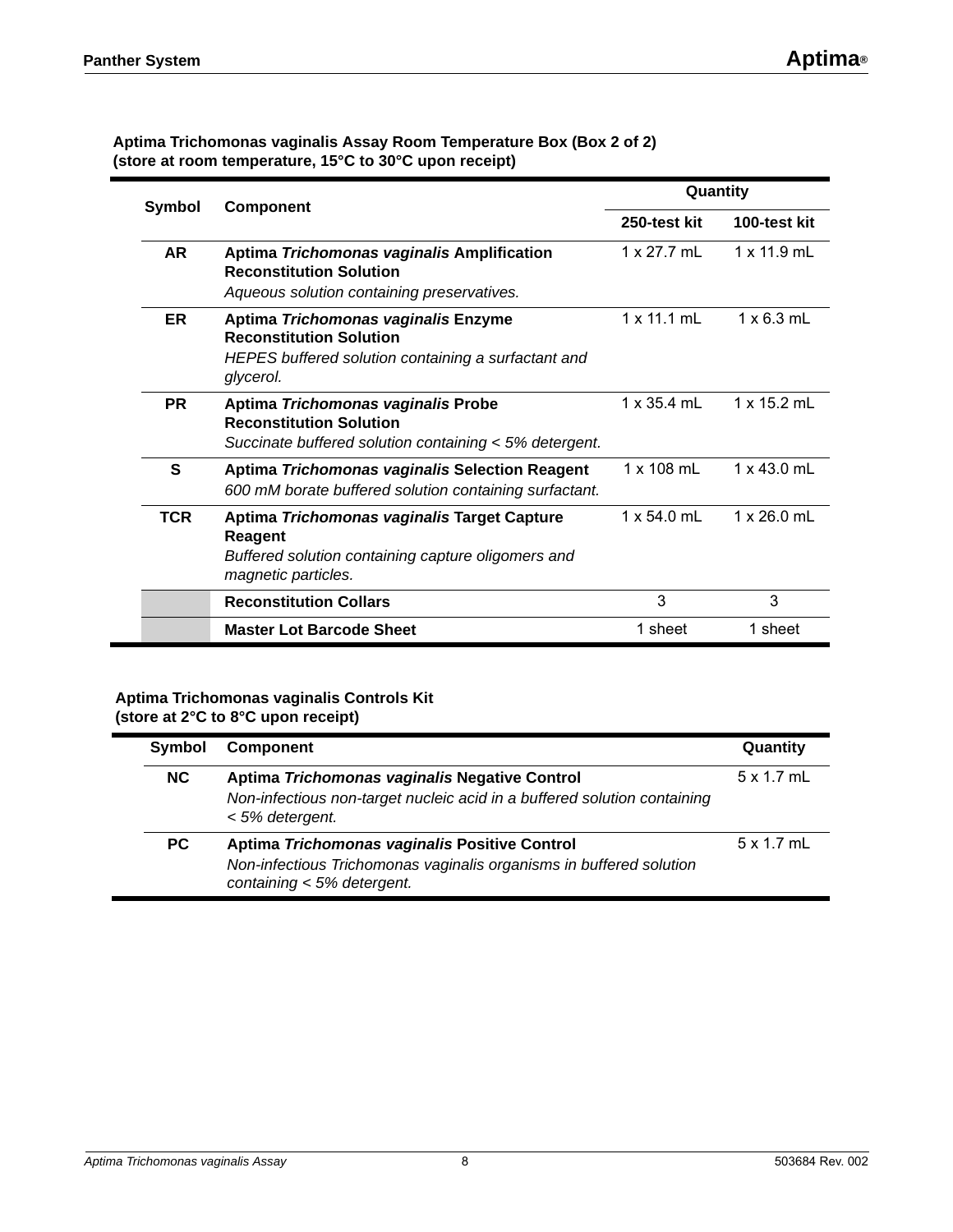### <span id="page-8-0"></span>**Materials Required But Available Separately**

*Note: Materials available from Hologic have catalog numbers listed, unless otherwise specified.*

|                                                                                                                    |                                                             | Cat. No.            |  |
|--------------------------------------------------------------------------------------------------------------------|-------------------------------------------------------------|---------------------|--|
| <b>Panther System</b>                                                                                              |                                                             | 303095              |  |
| Aptima Assay Fluids Kit<br>(Aptima Wash Solution, Aptima Buffer for Deactivation Fluid, and Aptima Oil<br>Reagent) | 303014 (1000 tests)                                         |                     |  |
| Aptima Auto Detect Kit                                                                                             | 303013 (1000 tests)                                         |                     |  |
| Multi-tube units (MTUs)                                                                                            |                                                             | 104772-02           |  |
| Panther Waste Bag Kit                                                                                              |                                                             | 902731              |  |
| Panther Waste Bin Cover                                                                                            |                                                             | 504405              |  |
| Or Panther Run Kit<br>contains MTUs, waste bags, waste bin covers, assay fluids, and auto detects                  |                                                             | 303096 (5000 tests) |  |
| Tips, 1000 µL conductive, liquid sensing                                                                           |                                                             | 10612513 (Tecan)    |  |
| Aptima Specimen Transfer Kit<br>for use with specimens in PreservCyt Solution                                      |                                                             | 301154C             |  |
| Aptima Vaginal Swab Specimen Collection Kit                                                                        | 301162                                                      |                     |  |
| Aptima Multitest Swab Specimen Collection Kit                                                                      | PRD-03546                                                   |                     |  |
| Aptima Unisex Swab Specimen Collection Kit for Endocervical and<br>Male Urethral Swab Specimens                    |                                                             | 301041              |  |
| Bleach, 5% to 7% (0.7 M to 1.0 M) sodium hypochlorite solution                                                     |                                                             |                     |  |
| Disposable gloves                                                                                                  |                                                             |                     |  |
| SysCheck calibration standard                                                                                      |                                                             | 301078              |  |
| Aptima penetrable caps                                                                                             |                                                             | 105668              |  |
| Replacement non-penetrable caps                                                                                    |                                                             | 103036A             |  |
| Replacement Caps for the 250-test kits<br>Amplification and Probe reagent reconstitution solutions                 |                                                             |                     |  |
| Enzyme Reagent reconstitution solution<br><b>TCR and Selection reagent</b>                                         | CL0041 (100 caps)<br>501616 (100 caps)<br>CL0040 (100 caps) |                     |  |
| Replacement Caps for 100-test kits                                                                                 |                                                             |                     |  |
| Amplification, Enzyme, and Probe reagent reconstitution solutions                                                  | CL0041 (100 caps)                                           |                     |  |
| <b>TCR and Selection reagent</b>                                                                                   | 501604 (100 caps)                                           |                     |  |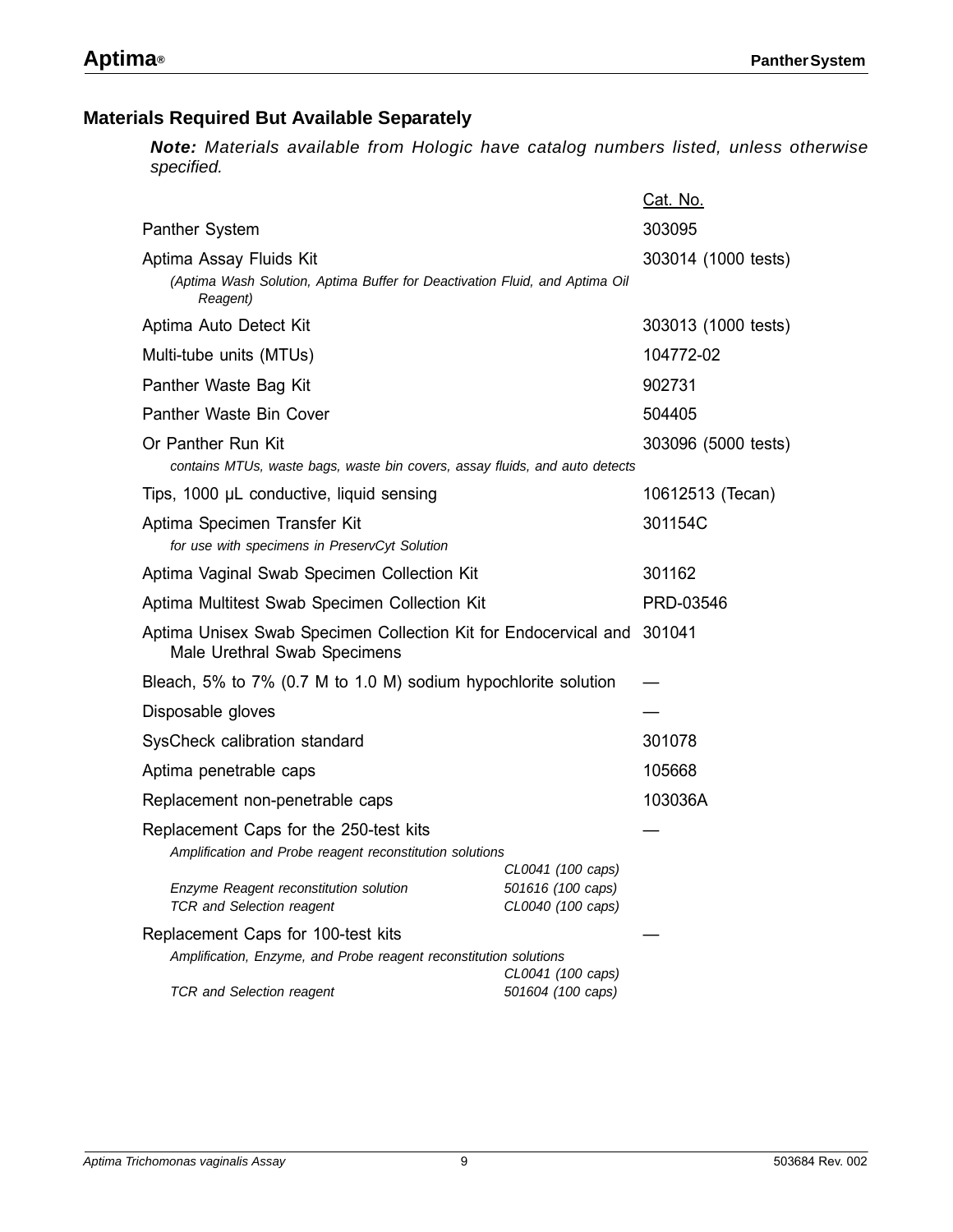Cat. No.

### <span id="page-9-0"></span>**Optional Materials**

|                                                | <b>OUL. IVO.</b> |
|------------------------------------------------|------------------|
| Aptima Trichomonas vaginalis Controls Kit      | 302807           |
| Hologic Bleach Enhancer for Cleaning           | 302101           |
| for routine cleaning of surfaces and equipment |                  |

### <span id="page-9-1"></span>**Panther System Test Procedure**

*Note: See the Panther System Operator's Manual for additional Panther System procedural information.*

- A. Work Area Preparation
	- 1. Clean work surfaces where reagents and samples will be prepared. Wipe down work surfaces with 2.5% to 3.5% (0.35 M to 0.5 M) sodium hypochlorite solution. Allow the sodium hypochlorite solution to contact surfaces for at least 1 minute and then follow with a water rinse. Do not allow the sodium hypochlorite solution to dry. Cover the bench surface on which the reagents and samples will be prepared with clean, plastic-backed absorbent laboratory bench covers.
- B. Reagent Reconstitution/Preparation of a New Kit

*Note: Reagent reconstitution should be performed prior to beginning any work on the Panther System.*

- 1. To reconstitute Amplification, Enzyme, and Probe Reagents, combine the bottles of lyophilized reagent with the reconstitution solution. If refrigerated, allow the reconstitution solutions to reach room temperature before use.
	- a. Pair each reconstitution solution with its lyophilized reagent. Ensure that the reconstitution solution and reagent have matching label colors before attaching the reconstitution collar.
	- b. Check the lot numbers on the Master Lot Barcode Sheet to ensure that the appropriate reagents are paired.
	- c. Open the lyophilized reagent vial and firmly insert the notched end of the reconstitution collar into the vial opening [\(Figure 1](#page-10-0), Step 1).
	- d. Open the matching reconstitution solution bottle, and set the cap on a clean, covered work surface.
	- e. While holding the reconstitution solution bottle on the bench, firmly insert the other end of the reconstitution collar into the bottle opening [\(Figure 1,](#page-10-0) Step 2).
	- f. Slowly invert the assembled bottles. Allow the solution to drain from the bottle into the glass vial [\(Figure 1](#page-10-0), Step 3).
	- g. Gently swirl the solution in the bottle to mix. Avoid creating foam while swirling the bottle ([Figure 1](#page-10-0), Step 4).
	- h. Wait for the lyophilized reagent to go into solution, then invert the assembled bottles again, tilting at a 45° angle to minimize foaming [\(Figure 1,](#page-10-0) Step 5). Allow all of the liquid to drain back into the plastic bottle.
	- i. Remove the reconstitution collar and glass vial ([Figure 1,](#page-10-0) Step 6).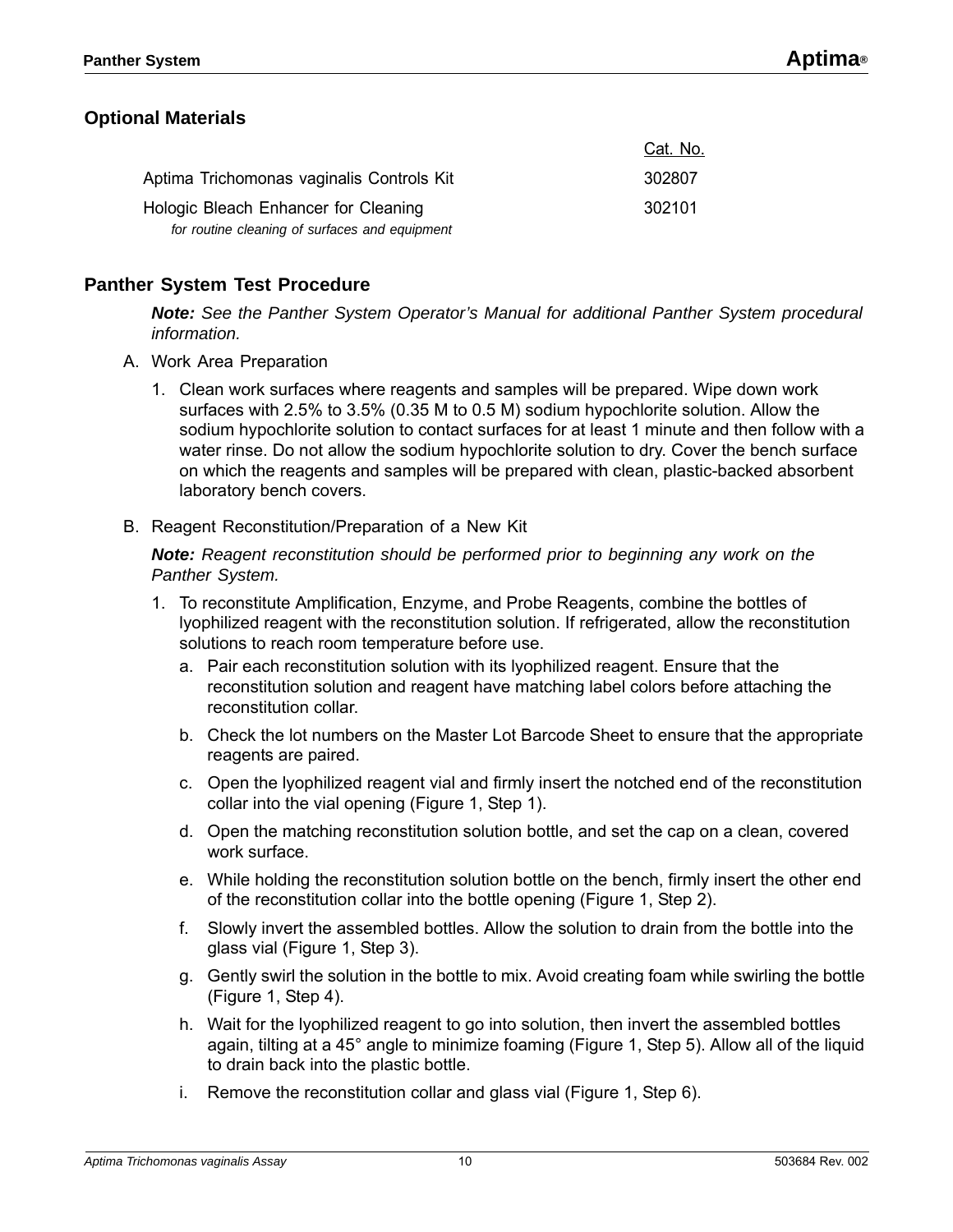- j. Recap the plastic bottle. Record operator initials and reconstitution date on the label [\(Figure 1,](#page-10-0) Step 7).
- k. Discard the reconstitution collar and glass vial [\(Figure 1,](#page-10-0) Step 8).

*Warning: Avoid creating foam when reconstituting reagents. Foam compromises the levelsensing in the Panther System.*



*Figure 1. Panther System Reconstitution Process*

- <span id="page-10-0"></span>2. Prepare Working Target Capture Reagent (wTCR)
	- a. Pair the appropriate bottles of TCR and TCR-B.
	- b. Check the reagent lot numbers on the Master Lot Barcode Sheet to make sure that the appropriate reagents in the kit are paired.
	- c. Open the bottle of TCR, and set the cap on a clean, covered work surface.
	- d. Open the bottle of TCR-B and pour the entire contents into the bottle of TCR. Expect a small amount of liquid to remain in the TCR-B bottle.
	- e. Cap the bottle of TCR and gently swirl the solution to mix the contents. Avoid creating foam during this step.
	- f. Record operator initials and the current date on the label.
	- g. Discard the TCR-B bottle and cap.
- 3. Prepare Selection Reagent
	- a. Check the lot number on the reagent bottle to make sure that it matches the lot number on the Master Lot Barcode Sheet.
	- b. Record operator initials and the current date on the label.

*Note: Thoroughly mix by gently inverting all reagents prior to loading on the system. Avoid creating foam during inversion of reagents.*

- C. Reagent Preparation for Previously Reconstituted Reagents
	- 1. Previously reconstituted Amplification, Enzyme, and Probe Reagents must reach room temperature (15°C to 30°C) prior to the start of the assay.
	- 2. If reconstituted Probe Reagent contains precipitate that does not return to solution at room temperature, heat the capped bottle at a temperature that does not exceed 62°C for 1 to 2 minutes. After this heat step, the Probe Reagent may be used even if residual precipitate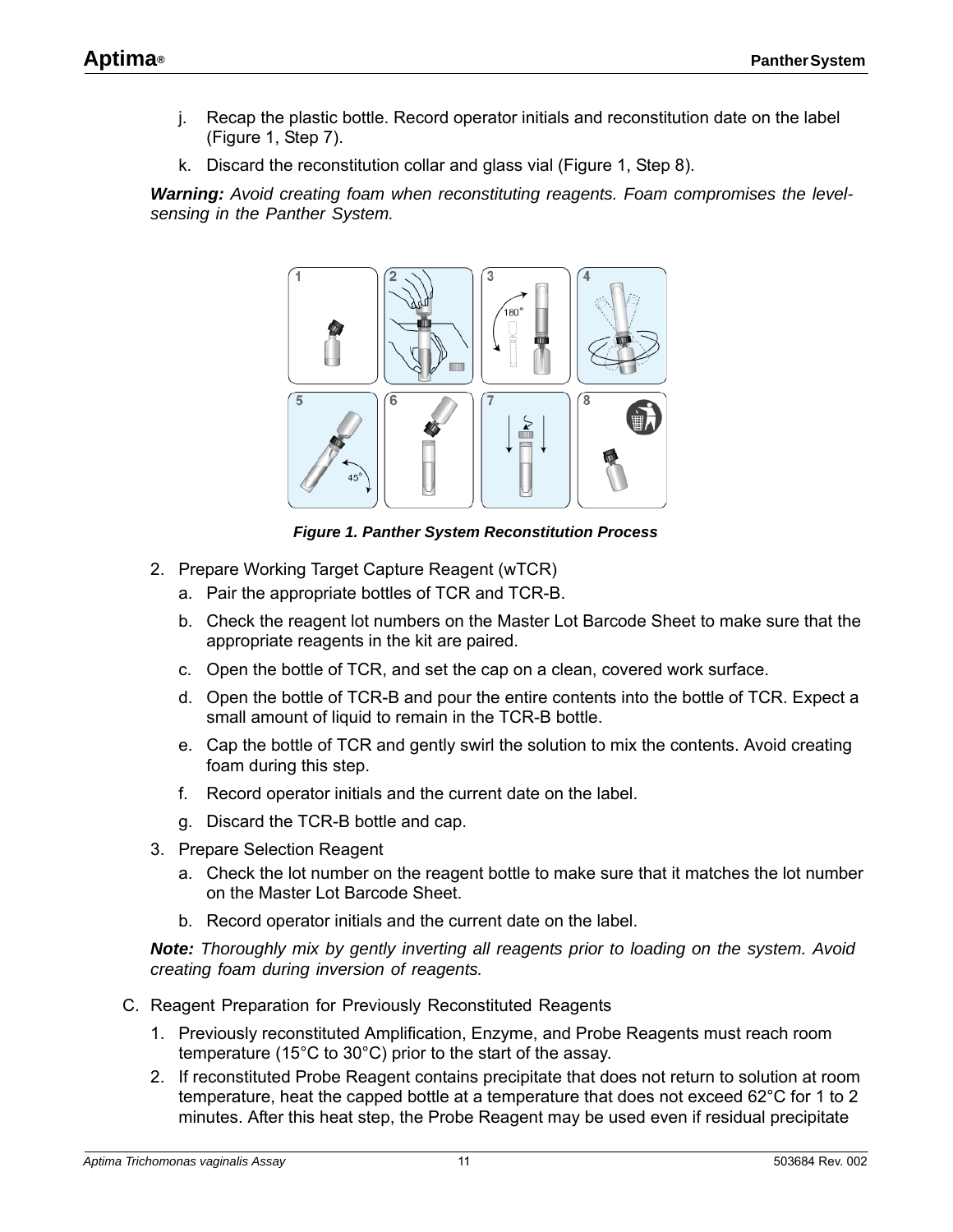remains. Mix Probe Reagent by inversion, being careful not to induce foam, prior to loading onto the system.

- 3. Thoroughly mix each reagent by gently inverting prior to loading on the system. Avoid creating foam during inversion of reagents.
- 4. Do not top off reagent bottles. The Panther System will recognize and reject bottles that have been topped off.
- D. Specimen Handling
	- 1. Allow the controls and specimens to reach room temperature prior to processing.
	- 2. **Do not vortex specimens.**
	- 3. Visually confirm that each specimen tube meets one of the following criteria:
		- a. The presence of a single blue Aptima collection swab in a unisex swab specimen transport tube.
		- b. The presence of a single pink Aptima collection swab in a multitest or vaginal swab specimen transport tube.
		- c. The absence of a swab in the Aptima specimen transport tube for PreservCyt Solution liquid Pap specimens.
	- 4. Inspect specimen tubes before loading into rack:
		- a. If a specimen tube contains bubbles in the space between the liquid and the cap, centrifuge the tube for 5 minutes at 420 RCF to eliminate the bubbles.
		- b. If a specimen tube has a lower volume than typically observed when collection instructions have been followed, centrifuge the tube for 5 minutes at 420 RCF to ensure that no liquid is in the cap.

<span id="page-11-3"></span><span id="page-11-2"></span><span id="page-11-1"></span>*Note: Failure to follow Steps [4](#page-11-1)[a-](#page-11-2)[4](#page-11-1)[b](#page-11-3) may result in liquid discharge from the specimen tube cap.*

*Note: Up to 3 separate aliquots can be tested from each specimen tube. Attempts to pipette more than 3 aliquots from the specimen tube can lead to processing errors.*

- E. System Preparation
	- 1. Set up the system according to the instructions in the *Panther System Operator's Manual* and *[Procedural Notes](#page-11-0)*.
	- 2. Load samples.

### <span id="page-11-0"></span>**Procedural Notes**

- A. Controls
	- 1. To work properly with the Panther Aptima Assay software, one pair of controls is required. The Aptima Positive Control for Trichomonas and Aptima Negative Control for Trichomonas can be loaded in any rack position or in any Sample Bay Lane on the Panther System. Patient specimen pipetting will begin when one of the following two conditions has been met:
		- a. A pair of controls is currently being processed by the system.
		- b. Valid results for the controls are registered on the system.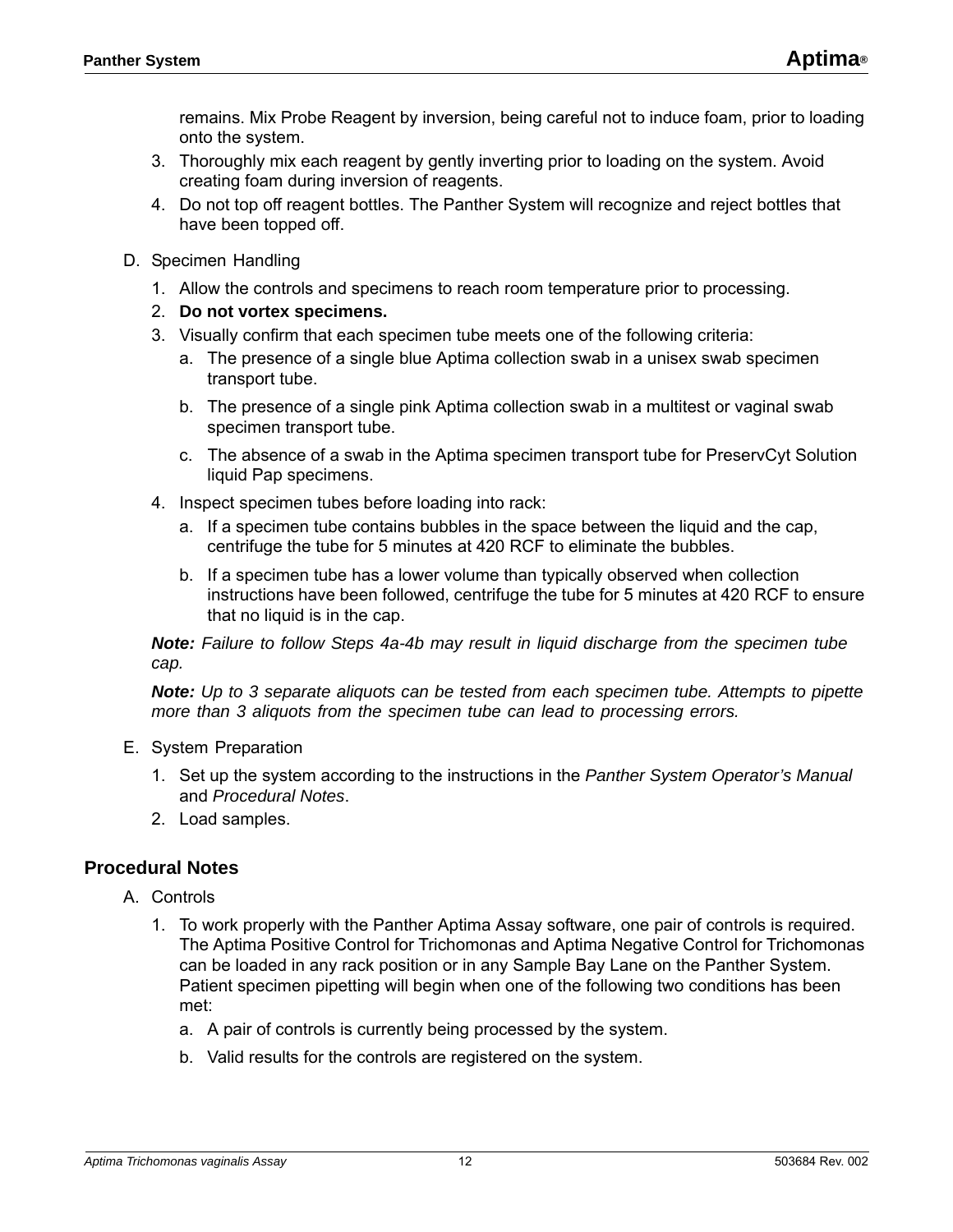- 2. Once the control tubes have been pipetted and are processing for a specific reagent kit, patient specimens can be run with the associated kit up to 24 hours **unless:**
	- a. Controls results are invalid.
	- b. The associated assay reagent kit is removed from the system.
	- c. The associated assay reagent kit has exceeded stability limits.
- 3. Each Aptima control tube can be tested once. Attempts to pipette more than once from the tube can lead to processing errors.
- B. Temperature

Room temperature is defined as 15°C to 30°C.

C. Glove Powder

As in any reagent system, excess powder on some gloves may cause contamination of opened tubes. Powderless gloves are recommended.

D. Lab Contamination Monitoring Protocol for the Panther System

There are many laboratory-specific factors that may contribute to contamination, including testing volume, workflow, disease prevalence and various other laboratory activities. These factors should be taken into consideration when contamination monitoring frequency is being established. Intervals for contamination monitoring should be established based on each laboratory's practices and procedures.

To monitor for laboratory contamination, the following procedure may be performed using the Aptima Unisex Swab Specimen Collection Kit for Endocervical and Male Urethral Swab Specimens:

- 1. Label swab transport tubes with numbers corresponding to the areas to be tested.
- <span id="page-12-0"></span>2. Remove the specimen collection swab (blue shaft swab with green printing) from its packaging, wet the swab in the swab transport medium, and swab the designated area using a circular motion.
- 3. Immediately insert the swab into transport tube.
- 4. Carefully break the swab shaft at the score line; use care to avoid splashing of the contents.
- <span id="page-12-1"></span>5. Recap the swab transport tube tightly.
- 6. Repeat Steps [2](#page-12-0) to [5](#page-12-1) for each area to be swabbed.
- 7. Test samples with the Aptima Trichomonas vaginalis Assay on the Panther System.
- 8. Further investigation should be performed if any samples yield a positive result.

For test interpretation, see *[Test Interpretation — QC/Patient Results](#page-13-0)*. For additional Panther System-specific contamination monitoring information, contact Hologic Technical Support.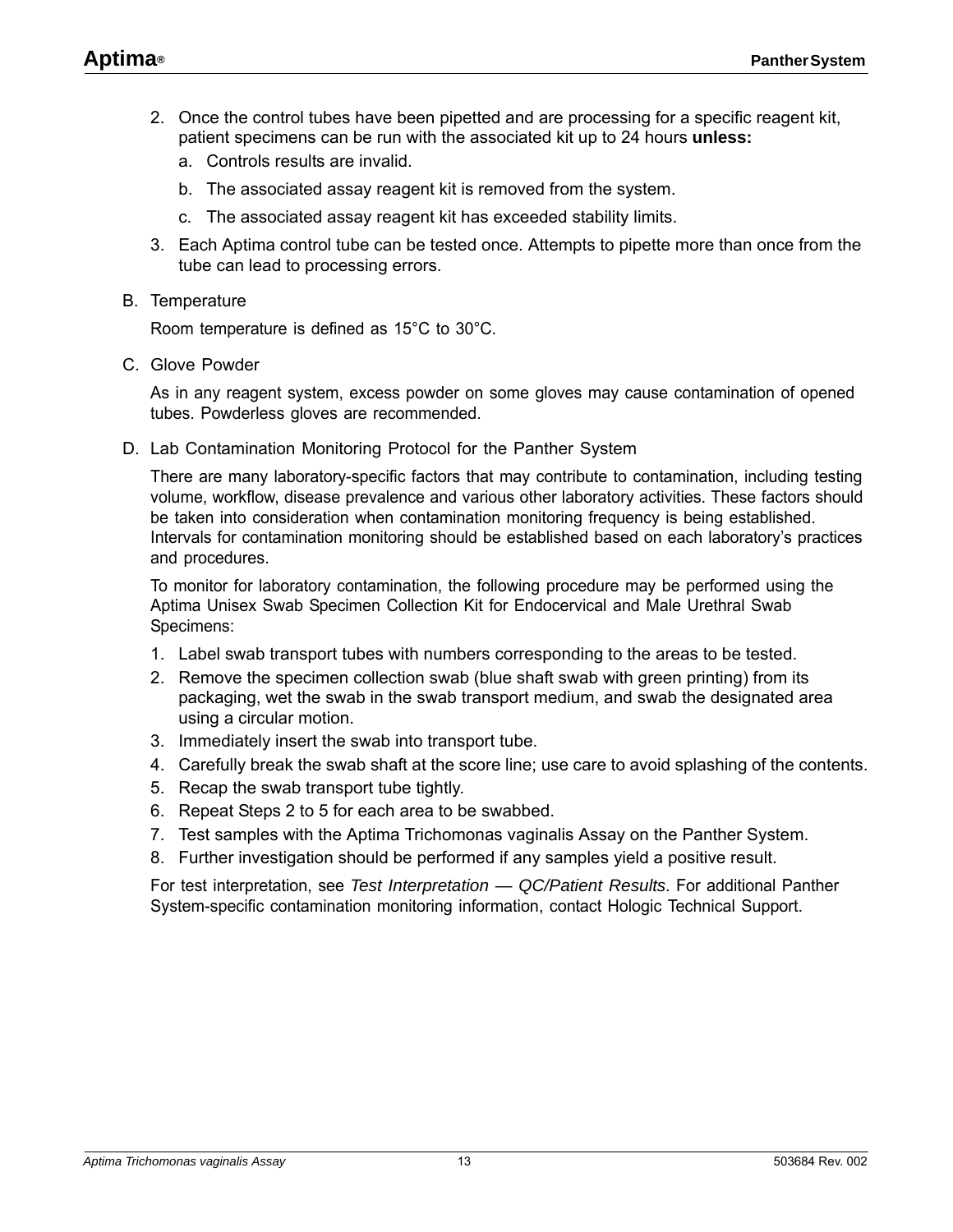### <span id="page-13-0"></span>**Test Interpretation — QC/Patient Results**

A. Test Interpretation

Assay test results are automatically interpreted by the Panther System Aptima Trichomonas Assay software. A test result may be negative, positive, or invalid as determined by total RLU in the detection step (see below). A test result may be invalid due to RLU values outside the normal expected ranges. Initial invalid test results should be retested. Report the first valid result.

| <b>Test Interpretation</b> | <b>Total RLU (x1000)</b> |
|----------------------------|--------------------------|
| Negative                   | $0*$ to $< 100$          |
| Positive                   | 100 to $<$ 2400          |
| Invalid                    | 0* or $\geq$ 2400        |

\*If the RLU measured on the Panther System is between 0 and 999, a result of "0" is reported in the "Total RLU (000s)" column in the run report. Measured RLU values less than 690 are reported as invalid. RLU values between 690 and 999 are reported as valid.

B. Quality Control Results and Acceptability

The Aptima Negative Control for Trichomonas, which is labeled "NC CONTROL – TRICH," and the Aptima Positive Control for Trichomonas, which is labeled "PC CONTROL + TRICH," act as controls for the target capture, amplification, and detection steps of the assay. In accordance with guidelines or requirements of national, regional, and/or local regulations or accrediting organizations, additional controls for cell lysis and RNA stabilization may be included. The Aptima Positive Control for Trichomonas which is labeled "PC CONTROL + TRICH" contains noninfectious *T. vaginalis* rRNA.

**Control Total RLU (x1000)** *T. vaginalis* **Result** NC Control – TRICH 0<sup>\*</sup> and < 20 Negative PC Control + TRICH ≥ 500 and < 2400 Positive

The Aptima Trichomonas vaginalis Controls must produce the following test results:

\*If the RLU measured on the Panther System is between 0 and 999, a result of "0" is reported in the "Total RLU (000s)" column in the run report. Measured RLU values less than 690 are reported as invalid. RLU values between 690 and 999 are reported as valid.

Each laboratory should implement appropriate control procedures to satisfy the requirements of CLIA regulations (section 493.1256).

*Note: For assistance with out-of-range controls, contact Hologic Technical Support.*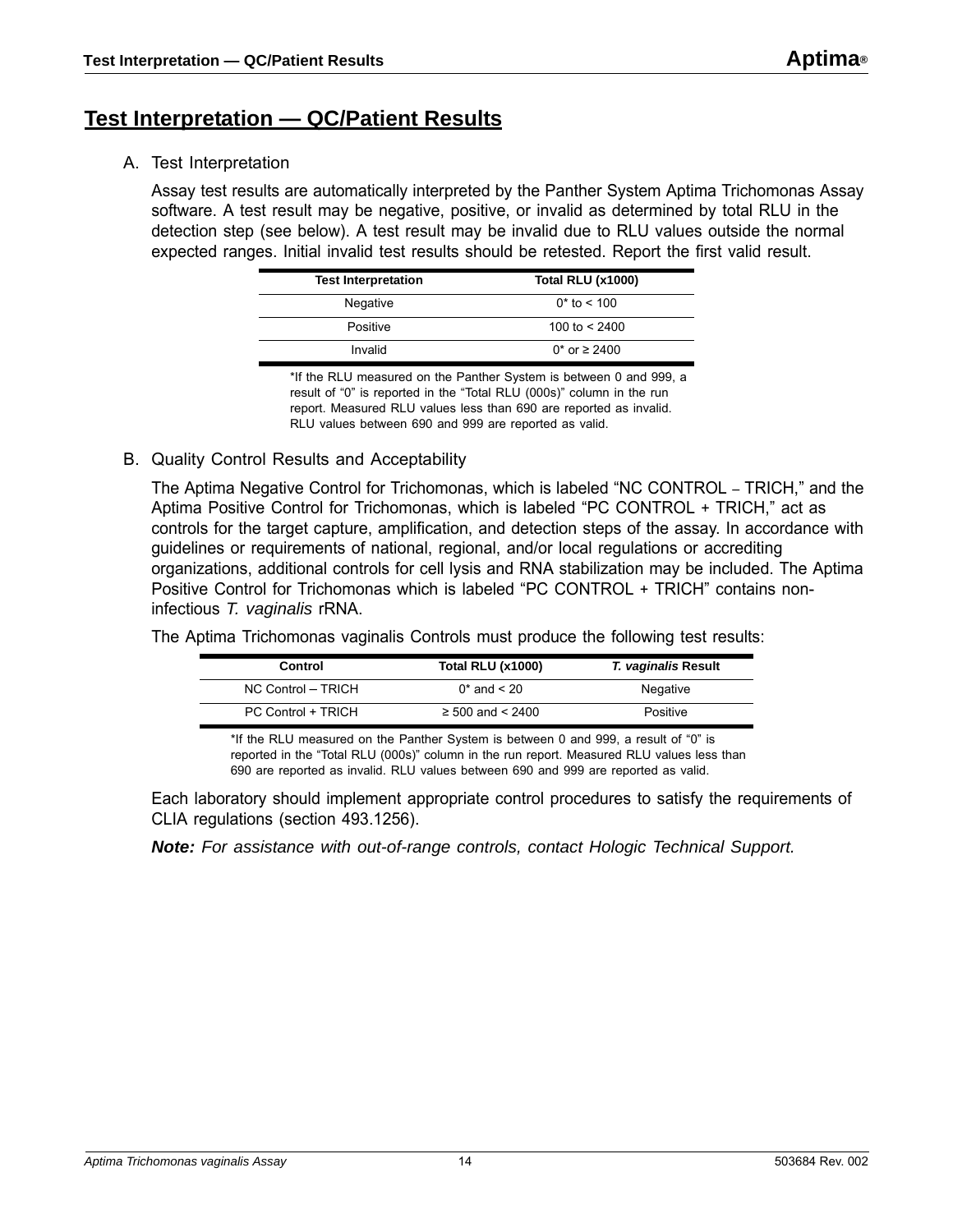### <span id="page-14-0"></span>**Limitations**

- A. Use of this assay is limited to personnel who have been trained in the procedure. Failure to follow the instructions given in this insert may result in erroneous results.
- B. The effects of tampon use, douching, and specimen collection variables have not been assessed for their impact on the detection of *Trichomonas vaginalis*.
- C. TV-positive mucoid samples may exhibit decreased RLU values. To ensure proper endocervical sampling, excess mucus should be removed.
- D. Vaginal swab and PreservCyt Solution liquid Pap specimen sampling is not designed to replace cervical exams and endocervical specimens for diagnosis of female urogenital infections. Patients may have cervicitis, urethritis, urinary tract infections, or vaginal infections due to other causes or concurrent infections with other agents.
- E. This assay has been tested using only the specimen types indicated. Performance with other specimen types has not been evaluated.
- F. Reliable results are dependent on adequate specimen collection. Because the transport system used for this assay does not permit microscopic assessment of specimen adequacy, training of clinicians in proper specimen collection techniques is necessary. See *[Specimen](#page-5-0)  [Collection and Storage](#page-5-0)* for instructions. For detailed information, refer to the appropriate instructions for use.
- G. Therapeutic failure or success cannot be determined with the Aptima Trichomonas vaginalis Assay since nucleic acid may persist following appropriate antimicrobial therapy.
- H. Results from the Aptima Trichomonas vaginalis Assay should be interpreted in conjunction with other clinical data available to the clinician.
- I. A negative result does not preclude a possible infection because results are dependent on adequate specimen collection. Test results may be affected by improper specimen collection, technical error, specimen mix-up, or target levels below the assay limit of detection.
- J. A negative result does not preclude a possible infection because the presence of *Trichomonas tenax* or *Pentatrichomonas hominis* in a specimen may affect the ability to detect *T. vaginalis* rRNA. See *[Cross-Reactivity in the Presence of Microorganisms](#page-24-2)* for details.
- K. The Aptima Trichomonas vaginalis Assay provides qualitative results. Therefore, a correlation cannot be drawn between the magnitude of a positive assay signal and the number of organisms in a specimen.
- L. The Aptima Trichomonas vaginalis Assay has not been validated for use with vaginal swab specimens collected by patients.
- M. Performance has not been evaluated in women less than 14 years of age.
- N. The performance of the Panther System has not been determined at altitudes above 2000 m (6561 feet).
- O. If a specimen has a small number of *T. vaginalis* organisms, uneven distribution of these trichomonads may occur, which may affect the ability to detect *T. vaginalis* rRNA in the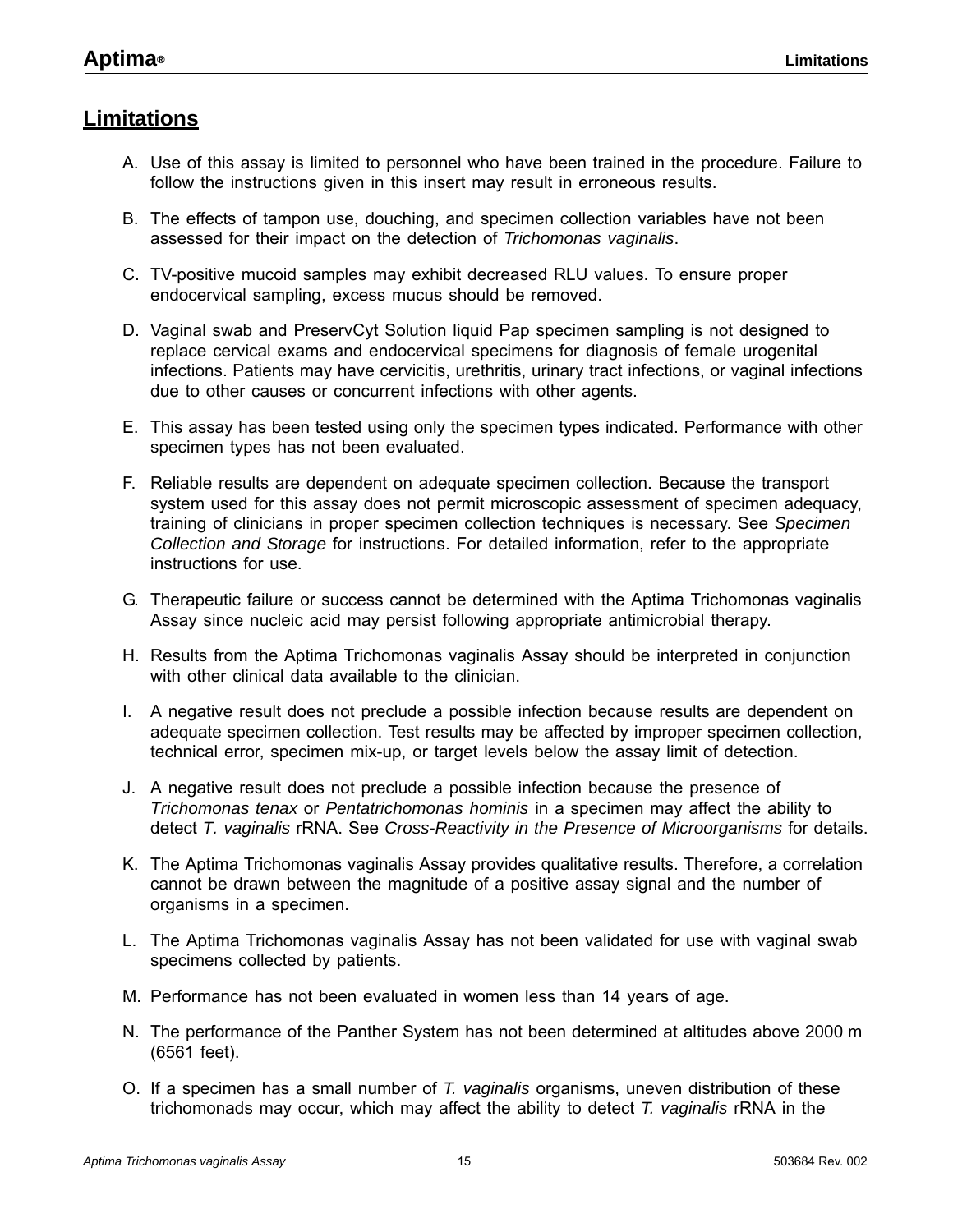collected material. If negative results from the specimen do not fit with the clinical impression, a new specimen may be necessary.

P. Customers must independently validate an LIS transfer process.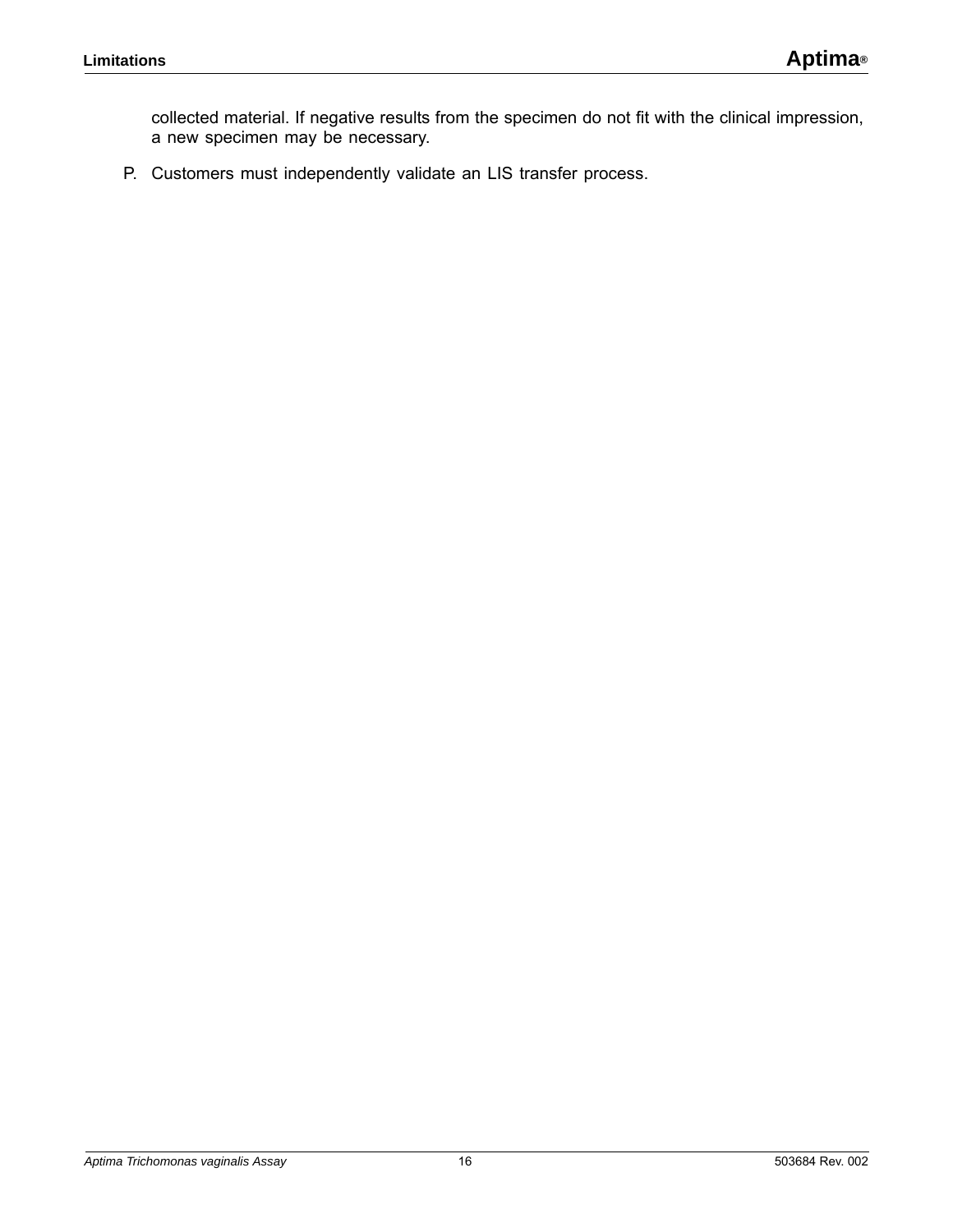# <span id="page-16-0"></span>**Expected Values**

### <span id="page-16-1"></span>**Prevalence**

Estimates of the prevalence of *T. vaginalis* in different populations depend on the sensitivity of the test in detecting the infection and on patient risk factors such as age, lifestyle, and the presence or absence of symptoms. A summary of the prevalence of *T. vaginalis*, by specimen type, as determined by the Aptima Trichomonas vaginalis Assay during the Panther System clinical study is shown in Table [1](#page-16-3).

<span id="page-16-3"></span>*Table 1: Prevalence of T. vaginalis as Determined by the Aptima Trichomonas vaginalis Assay by Specimen Type and Collection Site* 

| Specimen<br><b>Type</b> |                  | %<br>$#$ positive $#$ tested) |        |        |        |        |        |                                                                                                                                |        |        |  |  |  |  |  |
|-------------------------|------------------|-------------------------------|--------|--------|--------|--------|--------|--------------------------------------------------------------------------------------------------------------------------------|--------|--------|--|--|--|--|--|
|                         | <b>All Sites</b> | Site 1                        | Site 2 | Site 3 | Site 4 | Site 5 | Site 6 | Site 7                                                                                                                         | Site 8 | Site 9 |  |  |  |  |  |
| <b>CVS</b>              |                  |                               |        |        |        |        |        | 11.8 (80/678) 17.0 (9/53) 7.7 (4/52) 16.7 (2/12) 19.5 (8/41) 0.7 (1/145) 16.0 (12/75) 12.0 (21/175) 15.0 (12/80) 24.4 (11/45)  |        |        |  |  |  |  |  |
| <b>ES</b>               |                  |                               |        |        |        |        |        | 11.2 (80/713) 20.4 (11/54) 8.9 (5/56) 12.5 (2/16) 17.1 (7/41) 0.6 (1/162) 20.2 (18/89) 9.1 (15/164) 13.3 (11/83) 20.8 (10/48)  |        |        |  |  |  |  |  |
| <b>PC</b> vt            |                  |                               |        |        |        |        |        | 11.8 (93/790) 18.3 (11/60) 7.4 (5/68) 17.6 (3/17) 18.6 (8/43) 0.6 (1/167) 22.1 (23/104) 11.2 (22/197) 10.5 (9/86) 22.9 (11/48) |        |        |  |  |  |  |  |

CVS = clinician-collected vaginal swab, ES = endocervical swab, PCyt = PreservCyt Solution liquid Pap.

### <span id="page-16-2"></span>**Positive and Negative Predictive Values for Hypothetical Prevalence Rates**

The estimated positive predictive value (PPV) and negative predictive value (NPV) of the Aptima Trichomonas vaginalis Assay across different hypothetical prevalence rates are shown for each specimen type in Table [2](#page-17-0). These calculations are based on the overall estimated sensitivity and specificity for each specimen type in the Panther System clinical study.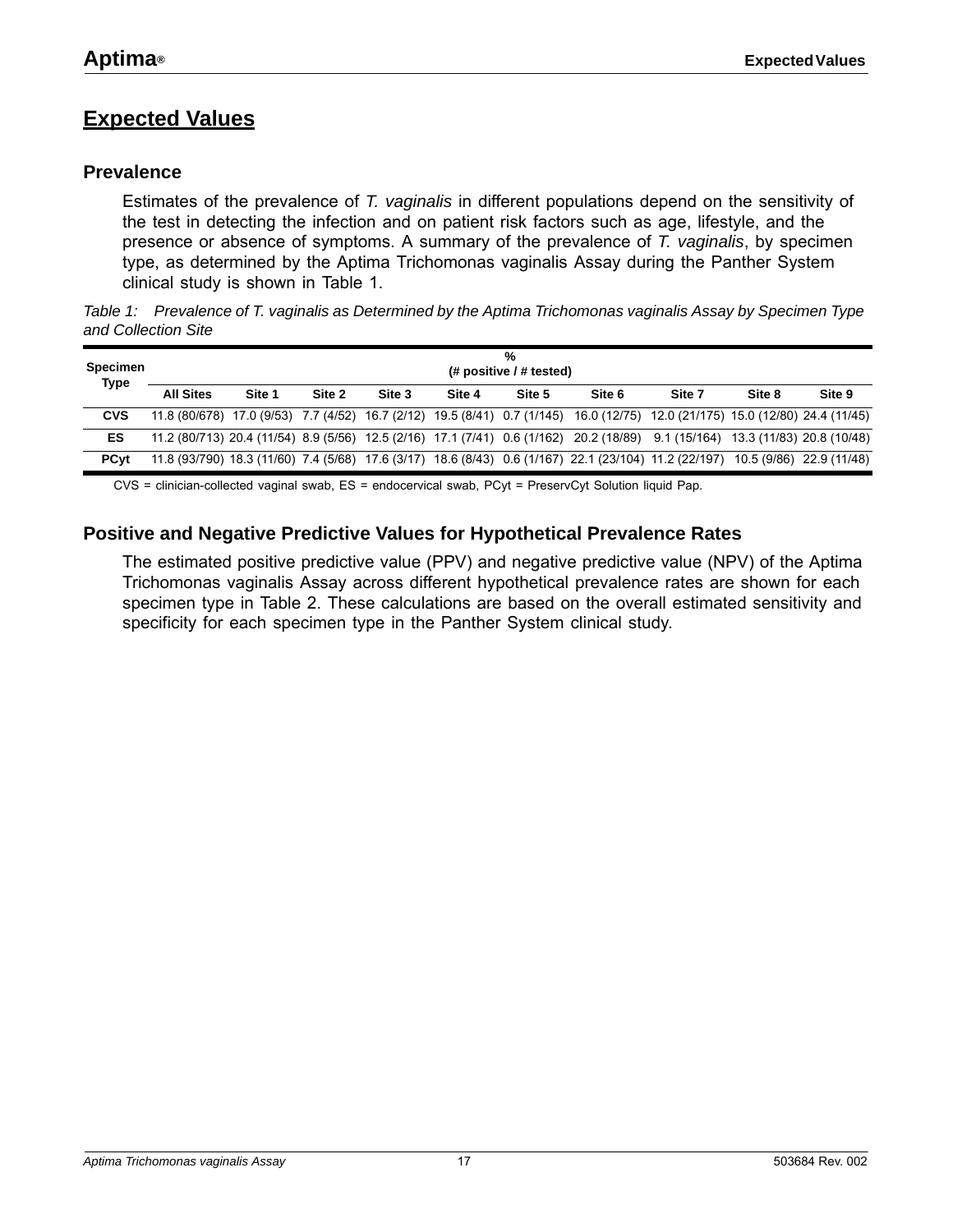| <b>Specimen Type</b> | Prevalence (%) | <b>PPV (%)</b> | <b>NPV (%)</b> |
|----------------------|----------------|----------------|----------------|
|                      | 1              | 35.4           | 100            |
|                      | $\overline{c}$ | 52.6           | 100            |
|                      | 5              | 74.1           | 100            |
| <b>CVS</b>           | 10             | 85.8           | 100            |
|                      | 15             | 90.6           | 100            |
|                      | 20             | 93.1           | 100            |
|                      | 25             | 94.8           | 100            |
|                      | 1              | 34.8           | 100            |
|                      | $\overline{2}$ | 51.8           | 100            |
|                      | 5              | 73.5           | 100            |
| <b>ES</b>            | $10\,$         | 85.4           | 100            |
|                      | 15             | 90.3           | 100            |
|                      | 20             | 93.0           | 100            |
|                      | 25             | 94.6           | 100            |
|                      | 1              | 41.1           | 100            |
|                      | $\overline{2}$ | 58.5           | 100            |
|                      | 5              | 78.4           | 100            |
| <b>PCyt</b>          | $10\,$         | 88.5           | 100            |
|                      | 15             | 92.4           | 100            |
|                      | 20             | 94.5           | 100            |
|                      | 25             | 95.8           | 100            |

<span id="page-17-0"></span>*Table 2: Hypothetical PPV and NPV of the Aptima Trichomonas vaginalis Assay by Specimen Type* 

CVS = clinician-collected vaginal swab, ES = endocervical swab, PCyt = PreservCyt Solution liquid Pap. The PPV and NPV are derived for different hypothetical prevalence rates using the sensitivity and specificity estimates from the clinical performance study. Sensitivity was 100% in vaginal swab, endocervical swab, and PreservCyt Solution liquid Pap specimens. Specificity was 98.2% in vaginal swab specimens, 98.1% in endocervical swab specimens, and 98.6% in PreservCyt Solution liquid Pap specimens.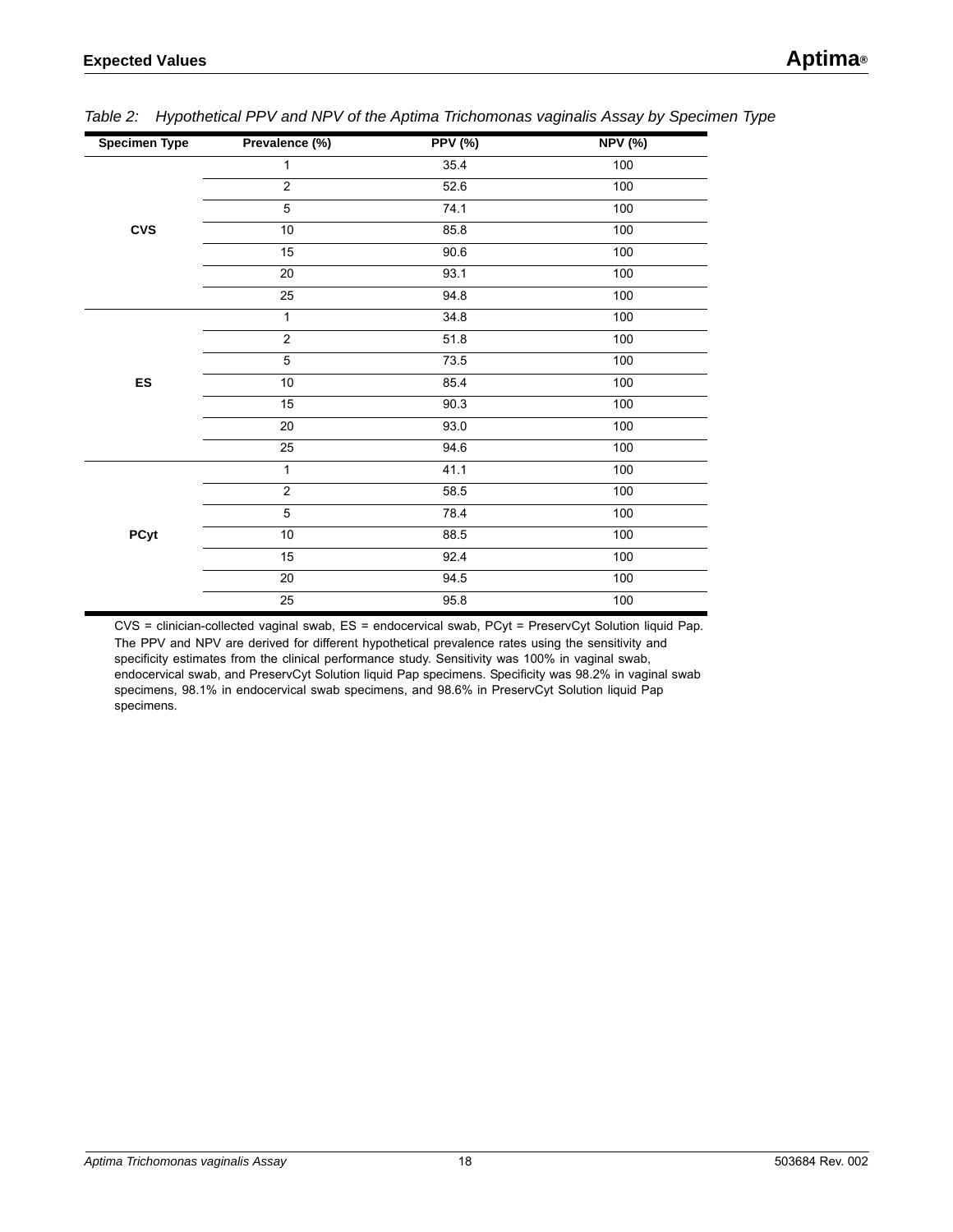# <span id="page-18-0"></span>**Panther System Clinical Performance**

### <span id="page-18-1"></span>**Clinical Study**

Clinical performance of the Aptima Trichomonas vaginalis Assay on the Panther System was evaluated using leftover specimens collected from consenting subjects during a previous, prospective, multicenter clinical study of the Aptima Trichomonas vaginalis Assay on the Tigris DTS System. Symptomatic and asymptomatic women were enrolled from 9 US clinical sites, including obstetrics and gynecology, family planning, and STD clinics. Three (3) vaginal swab, 1 endocervical swab, and 1 PreservCyt Solution liquid Pap specimen were collected from each subject. All specimens were clinician-collected.

PreservCyt liquid Pap specimens were collected with a broom-type device or a spatula and cytobrush. Two of the vaginal swab specimens were tested with a commercially available culture system and wet mount microscopic examination to establish infected status. The remaining specimens were prepared for Aptima Trichomonas vaginalis Assay testing in accordance with the appropriate Aptima specimen collection kit package insert instructions.

Panther System testing with the Aptima Trichomonas vaginalis Assay was conducted at 3 sites (2 external laboratories and Hologic) in accordance with package insert instructions.

Performance characteristics of the Aptima Trichomonas vaginalis Assay were estimated by comparing results to a patient infected status algorithm. In the algorithm, the designation of a subject as being infected or non-infected with *T. vaginalis* was based on results from vaginal swab specimens tested by culture and/or wet mount microscopic examination. At least one of the reference test results was required to be positive to establish an infected patient status. Both reference tests were required to be negative to establish a non-infected patient status.

Twenty-three (23) Aptima Trichomonas vaginalis Assay runs were initiated on the Panther System. Of these 23 runs, 1 (4.3%, 1/23) was aborted due to a fatal hardware error that led to a software failure. Specimens tested in the aborted run were retested. A total of 689 vaginal swab, 737 endocervical swab, and 791 PreservCyt Solution liquid Pap specimens were tested in the 22 valid runs. Of these specimens, 12 vaginal swab (1.7%, 12/689), 24 endocervical swab (3.3%, 24/737), and 29 PreservCyt Solution liquid Pap (3.7%, 29/791) specimens had initial invalid results due to hardware or software errors. Specimens with initial invalid results were retested. Eleven (11) vaginal swab (1.6%, 11/689), 24 endocervical swab (3.3%, 24/737), and 1 PreservCyt Solution liquid Pap (0.1%, 1/791) specimens had final invalid results due to hardware or software errors; these specimens were excluded from the analyses.

Table [3](#page-19-0) shows the sensitivity, specificity, PPV, and NPV of the Aptima Trichomonas vaginalis Assay on the Panther System and the prevalence of *T. vaginalis* (based on the infected status) in each specimen type by symptom status and overall. Subjects were classified as symptomatic if symptoms were reported by the subject. Subjects were classified as asymptomatic if the subject did not report symptoms. Prevalence was higher in symptomatic women.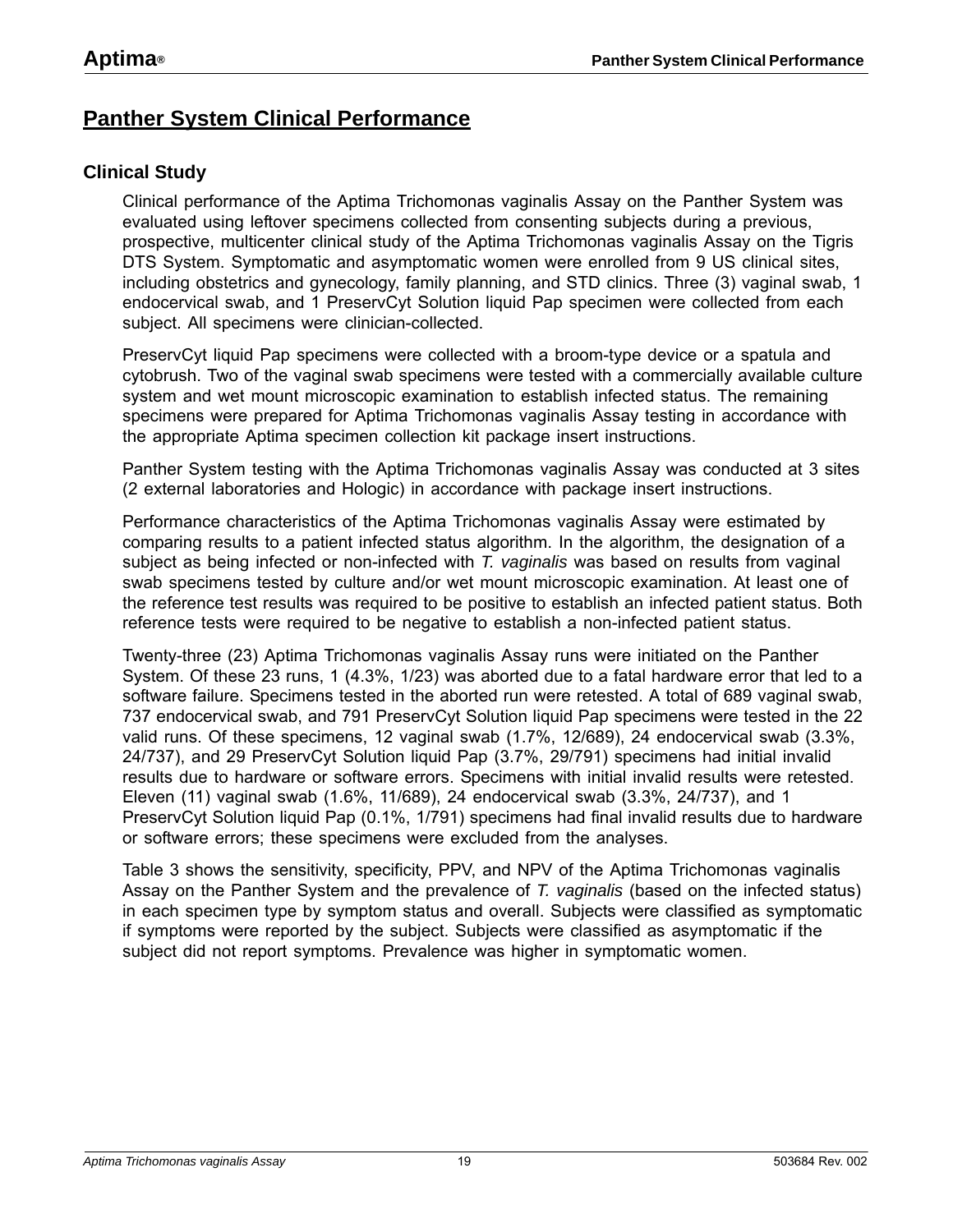| <b>Specimen</b><br>Type | Symptom<br><b>Status</b> | n   | <b>TP</b> | FP <sup>1</sup> | <b>TN</b> | <b>FN</b> | Prev % | Sensitivity %<br>$(95\% \text{ Cl})^2$ | Specificity %<br>$(95\% \text{ Cl})^2$ | PPV %<br>$(95\% \text{ Cl})^3$ | NPV %<br>$(95\% \text{ Cl})^3$ |
|-------------------------|--------------------------|-----|-----------|-----------------|-----------|-----------|--------|----------------------------------------|----------------------------------------|--------------------------------|--------------------------------|
| <b>CVS</b>              | Asymptomatic             | 274 | 12        | 7 <sup>a</sup>  | 255       | 0         | 4.4    | 100<br>$(75.8 - 100)$                  | 97.3<br>$(94.6 - 98.7)$                | 63.2<br>$(45.8 - 80.9)$        | 100<br>$(98.8 - 100)$          |
|                         | Symptomatic              | 393 | 57        | 4 <sup>b</sup>  | 332       | 0         | 14.5   | 100<br>$(93.7 - 100)$                  | 98.8<br>$(97.0 - 99.5)$                | 93.4<br>$(84.9 - 98.1)$        | 100<br>$(98.9 - 100)$          |
|                         | All                      | 667 | 69        | 11 <sup>c</sup> | 587       | 0         | 10.3   | 100<br>$(94.7 - 100)$                  | 98.2<br>$(96.7 - 99.0)$                | 86.3<br>$(77.9 - 92.6)$        | 100<br>$(99.4 - 100)$          |
|                         | Asymptomatic             | 309 | 16        | 5 <sup>d</sup>  | 288       | 0         | 5.2    | 100<br>$(80.6 - 100)$                  | 98.3<br>$(96.1 - 99.3)$                | 76.2<br>$(58.1 - 90.8)$        | 100<br>$(98.9 - 100)$          |
| <b>ES</b>               | Symptomatic              | 391 | 51        | 7 <sup>e</sup>  | 333       | 0         | 13.0   | 100<br>$(93.0 - 100)$                  | 97.9<br>$(95.8 - 99.0)$                | 87.9<br>$(78.1 - 94.7)$        | 100<br>$(99.0 - 100)$          |
|                         | All                      | 700 | 67        | 12 <sup>f</sup> | 621       | 0         | 9.6    | 100<br>$(94.6 - 100)$                  | 98.1<br>$(96.7 - 98.9)$                | 84.8<br>$(76.3 - 91.5)$        | 100<br>$(99.4 - 100)$          |
|                         | Asymptomatic             | 333 | 19        | 2 <sup>9</sup>  | 312       | 0         | 5.7    | 100<br>$(83.2 - 100)$                  | 99.4<br>$(97.7 - 99.8)$                | 90.5<br>$(72.6 - 98.7)$        | 100<br>$(98.9 - 100)$          |
| <b>PCyt</b>             | Symptomatic              | 441 | 64        | 8 <sup>h</sup>  | 369       | 0         | 14.5   | 100<br>$(94.3 - 100)$                  | 97.9<br>$(95.9 - 98.9)$                | 88.9<br>$(80.4 - 94.9)$        | 100<br>$(99.1 - 100)$          |
|                         | All                      | 774 | 83        | 10 <sup>i</sup> | 681       | 0         | 10.7   | 100<br>$(95.6 - 100)$                  | 98.6<br>$(97.4 - 99.2)$                | 89.2<br>$(82.0 - 94.5)$        | 100<br>$(99.5 - 100)$          |

<span id="page-19-0"></span>*Table 3: Performance Characteristics of the Aptima Trichomonas vaginalis Assay by Symptom Status* 

CI = confidence interval, CVS = clinician-collected vaginal swab, ES = endocervical swab, FN = false negative, FP = false positive, PCyt = PreservCyt Solution liquid Pap, Prev = prevalence, TN = true negative, TP = true positive.

1Specimens were also tested by an alternative *T. vaginalis* NAAT assay with the following results (# positive results / # samples tested): a: 4/7, b: 3/4, c: 7/11, d 1/5, e: 2/7, f: 3/12, g: 0/2, h: 3/8, i: 3/10.

2Score confidence interval.

<sup>3</sup>PPV 95% confidence interval computed from the exact 95% confidence interval for the positive likelihood ratio, NPV 95% confidence interval computed from the exact 95% confidence interval from the negative likelihood ratio.

Table [4](#page-20-0) shows the sensitivity, specificity, PPV, and NPV of the Aptima Trichomonas vaginalis Assay on the Panther System and the prevalence of *T. vaginalis* (based on the infected status) in each specimen type by collection site. For each specimen type, performance was similar across collection sites. Prevalence varied across collection sites, as expected.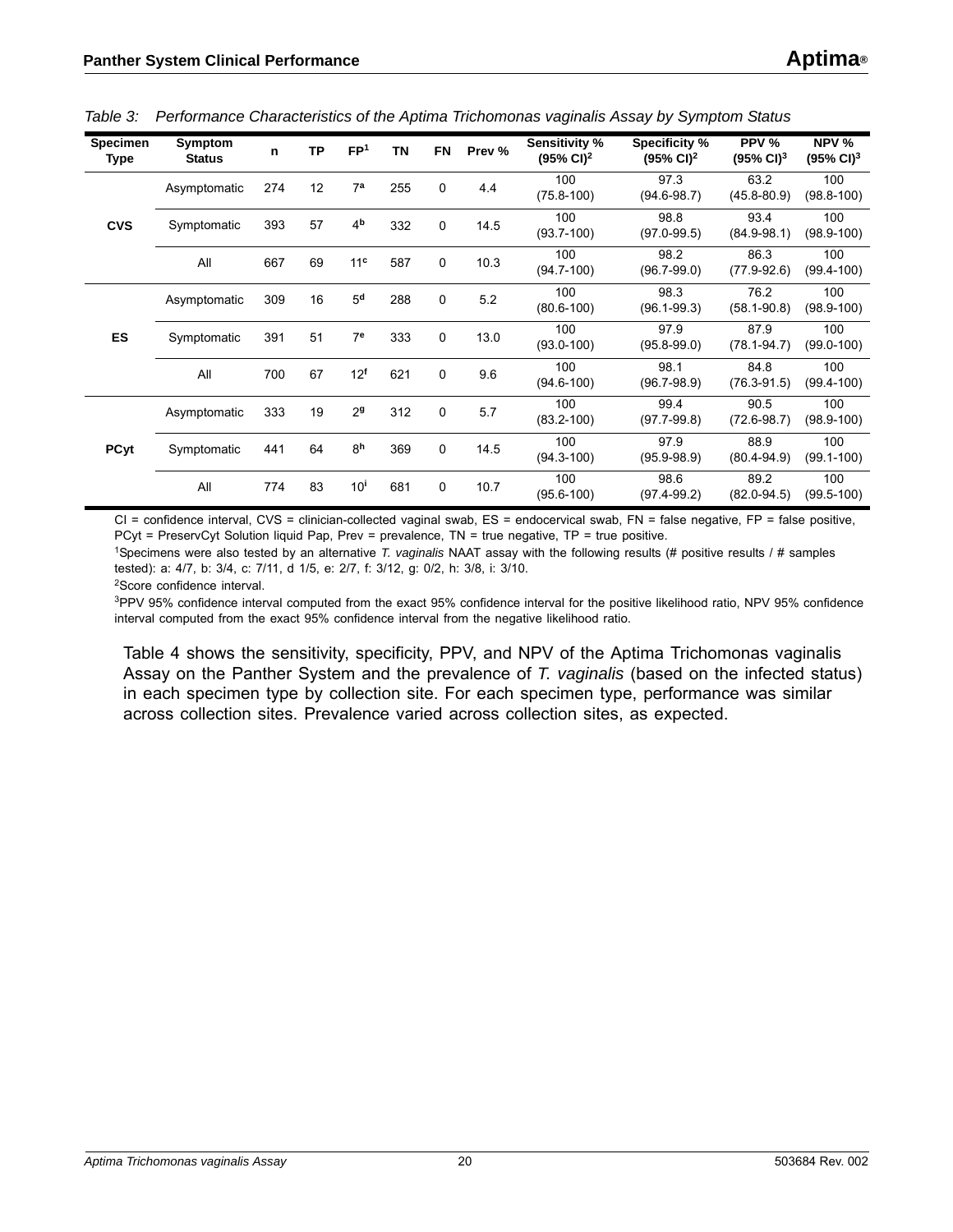| <b>Site</b>    | <b>Specimen</b><br><b>Type</b> | n   | <b>TP</b>      | <b>FP</b>      | <b>TN</b> | <b>FN</b>   | Prev % | <b>Sensitivity</b><br>$(95\% \text{ Cl})^1$ | <b>Specificity</b><br>$(95\% \text{ Cl})^1$ | PPV %<br>$(95\% \text{ Cl})^2$ | NPV %<br>$(95\% \text{ Cl})^2$ |
|----------------|--------------------------------|-----|----------------|----------------|-----------|-------------|--------|---------------------------------------------|---------------------------------------------|--------------------------------|--------------------------------|
|                | <b>CVS</b>                     | 52  | 8              | $\mathbf{1}$   | 43        | $\mathbf 0$ | 15.4   | 100 (67.6-100)                              | 97.7 (88.2-99.6)                            | 88.9 (60.2-99.7)               | 100 (93.7-100)                 |
| $\mathbf 1$    | <b>ES</b>                      | 53  | 9              | $\overline{2}$ | 42        | 0           | 17.0   | 100 (70.1-100)                              | 95.5 (84.9-98.7)                            | 81.8 (56.9-97.4)               | 100 (93.5-100)                 |
|                | PCyt                           | 59  | 11             | 0              | 48        | 0           | 18.6   | 100 (74.1-100)                              | 100 (92.6-100)                              | 100 (75.6-100)                 | 100 (93.9-100)                 |
|                | <b>CVS</b>                     | 52  | 3              | $\mathbf{1}$   | 48        | 0           | 5.8    | 100 (43.9-100)                              | 98.0 (89.3-99.6)                            | 75.0 (28.5-99.2)               | 100 (95.8-100)                 |
| $\mathbf{2}$   | <b>ES</b>                      | 56  | $\overline{4}$ | $\mathbf{1}$   | 51        | $\mathbf 0$ | 7.1    | 100 (51.0-100)                              | 98.1 (89.9-99.7)                            | 80.0 (40.5-99.4)               | 100 (95.6-100)                 |
|                | PCyt                           | 68  | 5              | 0              | 63        | 0           | 7.4    | 100 (56.6-100)                              | 100 (94.3-100)                              | 100 (58.3-100)                 | 100 (96.0-100)                 |
|                | <b>CVS</b>                     | 12  | $\overline{2}$ | 0              | 10        | 0           | 16.7   | 100 (34.2-100)                              | 100 (72.2-100)                              | 100 (32.1-100)                 | 100 (85.6-100)                 |
| 3              | <b>ES</b>                      | 16  | $\overline{2}$ | 0              | 14        | 0           | 12.5   | 100 (34.2-100)                              | 100 (78.5-100)                              | 100 (31.5-100)                 | 100 (89.3-100)                 |
|                | PCyt                           | 17  | $\overline{2}$ | $\mathbf{1}$   | 14        | 0           | 11.8   | 100 (34.2-100)                              | 93.3 (70.2-98.8)                            | 66.7 (19.9-98.8)               | 100 (89.5-100)                 |
|                | <b>CVS</b>                     | 41  | $\overline{7}$ | $\mathbf{1}$   | 33        | 0           | 17.1   | 100 (64.6-100)                              | 97.1 (85.1-99.5)                            | 87.5 (57.3-99.6)               | 100 (92.2-100)                 |
| 4              | <b>ES</b>                      | 41  | $\overline{7}$ | 0              | 34        | 0           | 17.1   | 100 (64.6-100)                              | 100 (89.8-100)                              | 100 (66.7-100)                 | 100 (92.2-100)                 |
|                | PCyt                           | 43  | $\overline{7}$ | $\mathbf{1}$   | 35        | 0           | 16.3   | 100 (64.6-100)                              | 97.2 (85.8-99.5)                            | 87.5 (57.2-99.6)               | 100 (92.6-100)                 |
|                | <b>CVS</b>                     | 145 | $\mathbf{1}$   | 0              | 144       | 0           | 0.7    | 100 (20.7-100)                              | 100 (97.4-100)                              | 100 (6.4-100)                  | 100 (99.3-100)                 |
| 5              | <b>ES</b>                      | 162 | $\mathbf{1}$   | 0              | 161       | 0           | 0.6    | 100 (20.7-100)                              | 100 (97.7-100)                              | 100 (6.4-100)                  | 100 (99.4-100)                 |
|                | PCyt                           | 167 | $\mathbf{1}$   | 0              | 166       | $\mathbf 0$ | 0.6    | 100 (20.7-100)                              | 100 (97.7-100)                              | 100 (6.4-100)                  | 100 (99.4-100)                 |
|                | <b>CVS</b>                     | 67  | 10             | $\overline{2}$ | 55        | 0           | 14.9   | 100 (72.2-100)                              | 96.5 (88.1-99.0)                            | 83.3 (59.2-98.2)               | 100 (94.8-100)                 |
| 6              | <b>ES</b>                      | 80  | 13             | 4              | 63        | 0           | 16.3   | 100 (77.2-100)                              | 94.0 (85.6-97.7)                            | 76.5 (57.1-92.2)               | 100 (95.3-100)                 |
|                | PCyt                           | 92  | 20             | 3              | 69        | 0           | 21.7   | 100 (83.9-100)                              | 95.8 (88.5-98.6)                            | 87.0 (70.4-97.0)               | 100 (95.5-100)                 |
|                | <b>CVS</b>                     | 173 | 18             | 3              | 152       | $\mathbf 0$ | 10.4   | 100 (82.4-100)                              | 98.1 (94.5-99.3)                            | 85.7 (67.7-96.7)               | 100 (97.9-100)                 |
| $\overline{7}$ | ES                             | 161 | 12             | 3              | 146       | 0           | 7.5    | 100 (75.8-100)                              | 98.0 (94.2-99.3)                            | 80.0 (58.3-95.4)               | 100 (97.9-100)                 |
|                | PCyt                           | 194 | 18             | $\overline{4}$ | 172       | 0           | 9.3    | 100 (82.4-100)                              | 97.7 (94.3-99.1)                            | 81.8 (64.1-94.3)               | 100 (98.1-100)                 |
|                | <b>CVS</b>                     | 80  | 10             | $\overline{2}$ | 68        | 0           | 12.5   | 100 (72.2-100)                              | 97.1 (90.2-99.2)                            | 83.3 (59.0-98.2)               | 100 (95.8-100)                 |
| 8              | <b>ES</b>                      | 83  | 9              | $\overline{2}$ | 72        | 0           | 10.8   | 100 (70.1-100)                              | 97.3 (90.7-99.3)                            | 81.8 (56.3-97.4)               | 100 (96.1-100)                 |
|                | PCyt                           | 86  | 9              | 0              | 77        | 0           | 10.5   | 100 (70.1-100)                              | 100 (95.2-100)                              | 100 (71.4-100)                 | 100 (96.2-100)                 |
|                | <b>CVS</b>                     | 45  | 10             | 1              | 34        | 0           | 22.2   | 100 (72.2-100)                              | 97.1 (85.5-99.5)                            | 90.9 (65.7-99.7)               | 100 (91.9-100)                 |
| 9              | <b>ES</b>                      | 48  | 10             | 0              | 38        | $\mathbf 0$ | 20.8   | 100 (72.2-100)                              | 100 (90.8-100)                              | 100 (74.0-100)                 | 100 (92.5-100)                 |
|                | PCyt                           | 48  | $10$           | $\mathbf{1}$   | 37        | 0           | 20.8   | 100 (72.2-100)                              | 97.4 (86.5-99.5)                            | 90.9 (65.6-99.7)               | 100 (92.5-100)                 |

<span id="page-20-0"></span>*Table 4: Performance Characteristics of the Aptima Trichomonas vaginalis Assay by Collection Site* 

 $CI =$  confidence interval,  $CVS =$  clinician-collected vaginal swab,  $ES =$  endocervical swab,  $FN =$  false negative,  $FP =$  false positive, PCyt = PreservCyt Solution liquid Pap, Prev = prevalence, TN = true negative, TP = true positive. 1Score confidence interval.

2PPV 95% confidence interval computed from the exact 95% confidence interval for the positive likelihood ratio, NPV 95% confidence interval computed from the exact 95% confidence interval from the negative likelihood ratio.

Table [5](#page-21-1) shows the sensitivity, specificity, PPV, and NPV of the Aptima Trichomonas vaginalis Assay on the Panther System and the prevalence of *T. vaginalis* (based on the infected status) in PreservCyt Solution liquid Pap specimens by cervical collection device. For PreservCyt Solution liquid Pap specimens, performance was similar across collection devices.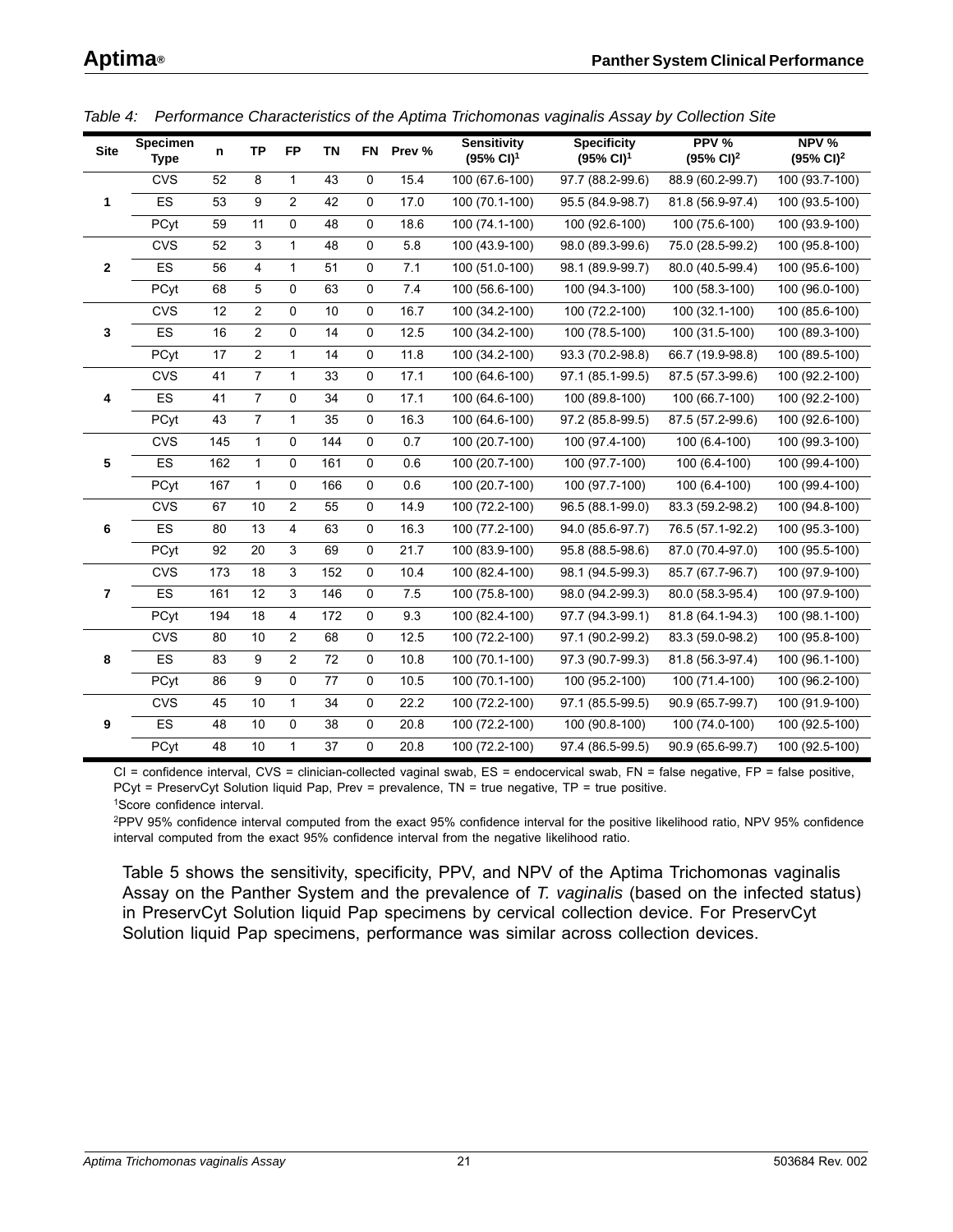<span id="page-21-1"></span>*Table 5: Performance Characteristics of the Aptima Trichomonas vaginalis Assay in PreservCyt Solution Liquid Pap Specimens by Collection Device Type* 

| <b>Collection Device</b> |     | то | FP | TN  | FN | Prev % | <b>Sensitivity</b><br>$(95\% \text{ Cl})^{\text{T}}$ | <b>Specificity</b><br>$(95\% \text{ Cl})^{\text{T}}$ | PPV %<br>$(95\% \text{ Cl})^2$ | NPV $%$<br>$(95\% \text{ Cl})^2$ |
|--------------------------|-----|----|----|-----|----|--------|------------------------------------------------------|------------------------------------------------------|--------------------------------|----------------------------------|
| Broom-type Device        | 414 | 54 |    | 355 |    | 13.0   | 100 (93.4-100)                                       | 98.6 (96.8-99.4)                                     | 91.5 (82.4-97.1)               | 100 (99.0-100)                   |
| Spatula/Cytobrush        | 360 | 29 |    | 326 |    | 8.1    | 100 (88.3-100)                                       | 98.5 (96.5-99.4)                                     | 85.3 (71.5-94.7)               | 100 (99.0-100)                   |

 $CI =$  confidence interval,  $FN =$  false negative,  $FP =$  false positive, Prev = prevalence,  $TN =$  true negative,  $TP =$  true positive. 1Score confidence interval.

2PPV 95% confidence interval computed from the exact 95% confidence interval for the positive likelihood ratio, NPV 95% confidence interval computed from the exact 95% confidence interval from the negative likelihood ratio.

### <span id="page-21-0"></span>**Agreement of Aptima Trichomonas vaginalis Assay Results on the Panther System and the Tigris DTS System**

It is recognized that device performance in an asymptomatic population is essential since the majority of individuals infected with *Trichomonas vaginalis* do not have symptoms. To further characterize performance of the assay in asymptomatic subjects, agreement between Aptima Trichomonas vaginalis Assay results on the Panther System and the Tigris DTS System was assessed using prospectively collected specimens from asymptomatic subjects. Women were enrolled from 6 US clinical sites, including obstetrics and gynecology, family planning, and STD clinics. One (1) vaginal swab, 1 endocervical swab, and 1 PreservCyt Solution liquid Pap specimen were collected from each subject. All specimens were clinician-collected. PreservCyt liquid Pap specimens were collected with a broom-type device or a spatula and cytobrush.

Aptima Trichomonas vaginalis Assay testing was conducted in accordance with the package insert instructions. Panther System testing was conducted at 3 sites (2 external laboratories and Hologic). Tigris DTS System testing was conducted at Hologic.

Eighteen (18) Aptima Trichomonas vaginalis Assay runs were initiated on the Panther System; all were valid. A total of 227 vaginal swab, 227 endocervical swab, and 227 PreservCyt Solution liquid Pap specimens were tested. Of these specimens, 1 vaginal swab specimen (0.4%, 1/227) had an initial invalid result due to hardware error. The specimen with an initial invalid result was retested and had a valid result.

Of the samples with final valid Aptima Trichomonas vaginalis Assay results on the Panther System, 227 vaginal swab, 227 endocervical swab, and 226 PreservCyt Solution liquid Pap specimens had valid, paired results on the Tigris DTS System.

Table [6](#page-22-1) shows positive and negative percent agreements of Aptima Trichomonas vaginalis Assay results on the Panther System and the Tigris DTS System in each specimen type for asymptomatic subjects.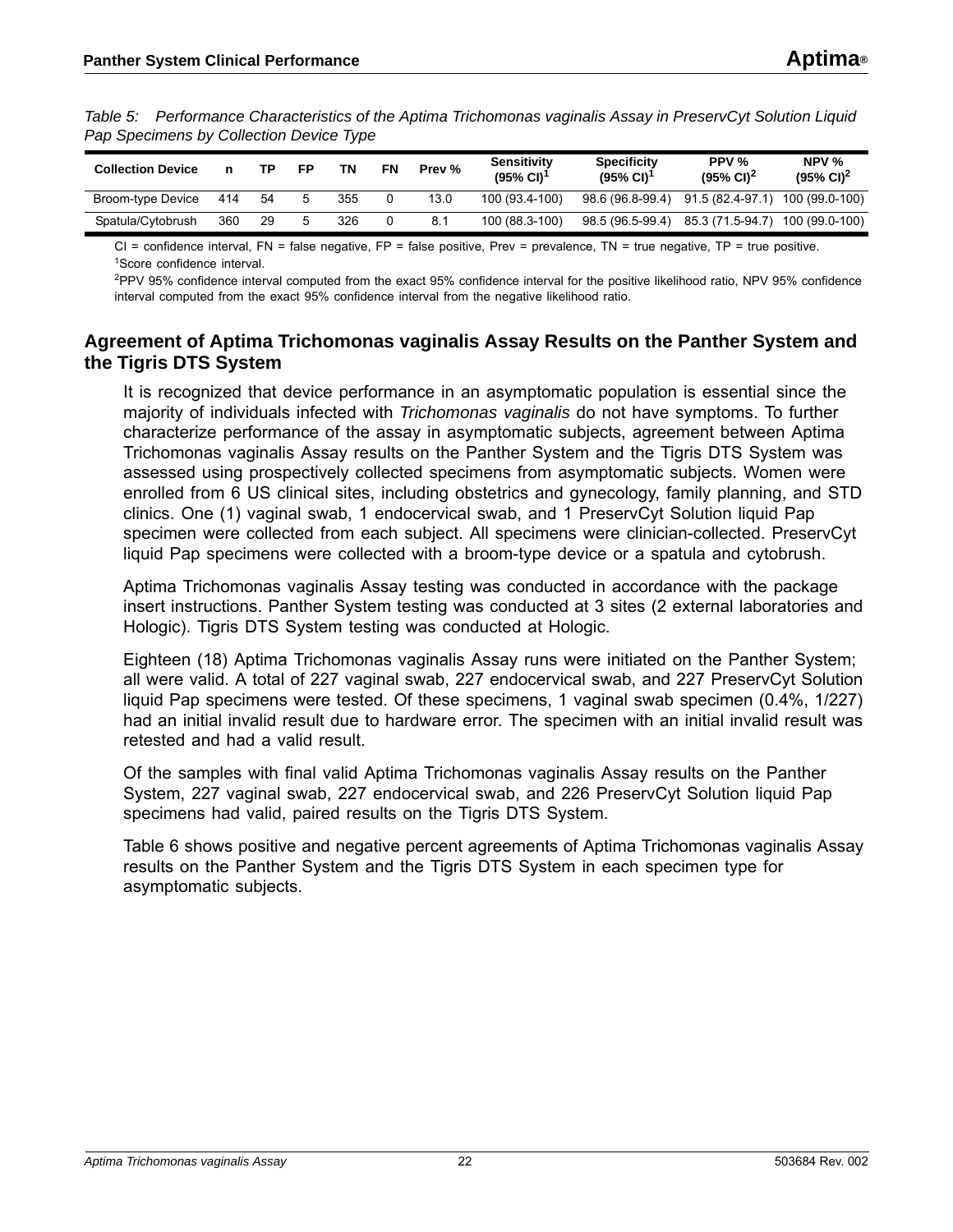| <b>Specimen</b><br><b>Type</b> |     |                       |                       | % Positive            | % Negative            |                             |                                    |                                    |
|--------------------------------|-----|-----------------------|-----------------------|-----------------------|-----------------------|-----------------------------|------------------------------------|------------------------------------|
|                                | n   | Tiaris +<br>Panther + | Tiaris -<br>Panther + | Tiaris -<br>Panther - | Tigris +<br>Panther - | Tigris<br><b>Positivity</b> | Agreement<br>$(95\% \text{ Cl})^2$ | Agreement<br>$(95\% \text{ Cl})^2$ |
| CVS <sup>1</sup>               | 227 | 29                    | 5                     | 191                   |                       | 13.7                        | 93.5 (79.3-98.2)                   | 97.4 (94.2-98.9)                   |
| ES                             | 227 | 28                    |                       | 198                   |                       | 12.3                        | 100 (87.9-100)                     | 99.5 (97.2-99.9)                   |
| PCyt                           | 226 | 26                    |                       | 199                   |                       | 11.5                        | 100 (87.1-100)                     | 99.5 (97.2-99.9)                   |

<span id="page-22-1"></span>*Table 6: Agreement between Aptima Trichomonas vaginalis Assay Results on the Panther System and the Tigris DTS System in Asymptomatic Subjects* 

+ = positive, - = negative, CI = confidence interval, CVS = clinician-collected vaginal swab, ES = endocervical swab, PCyt = PreservCyt Solution liquid Pap,

**<sup>1</sup>**The 2 vaginal swab samples with positive Aptima Trichomonas vaginalis Assay results on the Tigris DTS System and negative results on the Panther System were from subjects whose other samples had negative results on both the Panther System and the Tigris DTS System.

**<sup>2</sup>**Score confidence interval.

### <span id="page-22-0"></span>**RLU Distribution of Aptima Trichomonas vaginalis Controls**

The distribution of the RLU values for the Aptima Trichomonas vaginalis Negative Control and the Aptima Trichomonas vaginalis Positive Control from all valid Aptima Trichomonas vaginalis Assay runs performed during the clinical performance study of the Aptima Trichomonas vaginalis Assay on the Panther System is presented in Table [7](#page-22-2).

<span id="page-22-2"></span>

|  |  |  | Table 7: RLU Distribution of Aptima Trichomonas vaginalis Negative and Positive Controls |
|--|--|--|------------------------------------------------------------------------------------------|
|--|--|--|------------------------------------------------------------------------------------------|

| Control         | <b>Statistic</b> | <b>Total RLU</b><br>(x1000) |
|-----------------|------------------|-----------------------------|
|                 | N                | 22                          |
|                 | Mean             | 1.3                         |
|                 | <b>SD</b>        | 0.99                        |
| <b>Negative</b> | Median           | 1.0                         |
|                 | Minimum          | 0                           |
|                 | Maximum          | 5                           |
|                 | CV%              | 75.5                        |
|                 | N                | 22                          |
|                 | Mean             | 1262.3                      |
|                 | SD               | 45.89                       |
| <b>Positive</b> | Median           | 1276.0                      |
|                 | Minimum          | 1168                        |
|                 | Maximum          | 1322                        |
|                 | CV%              | 3.6                         |

RLU = relative light unit.

Note: The RLU value reported by the software was the basis for analysis. The reported RLU value is the total measured RLU divided by 1000 with the digits after the decimal point truncated.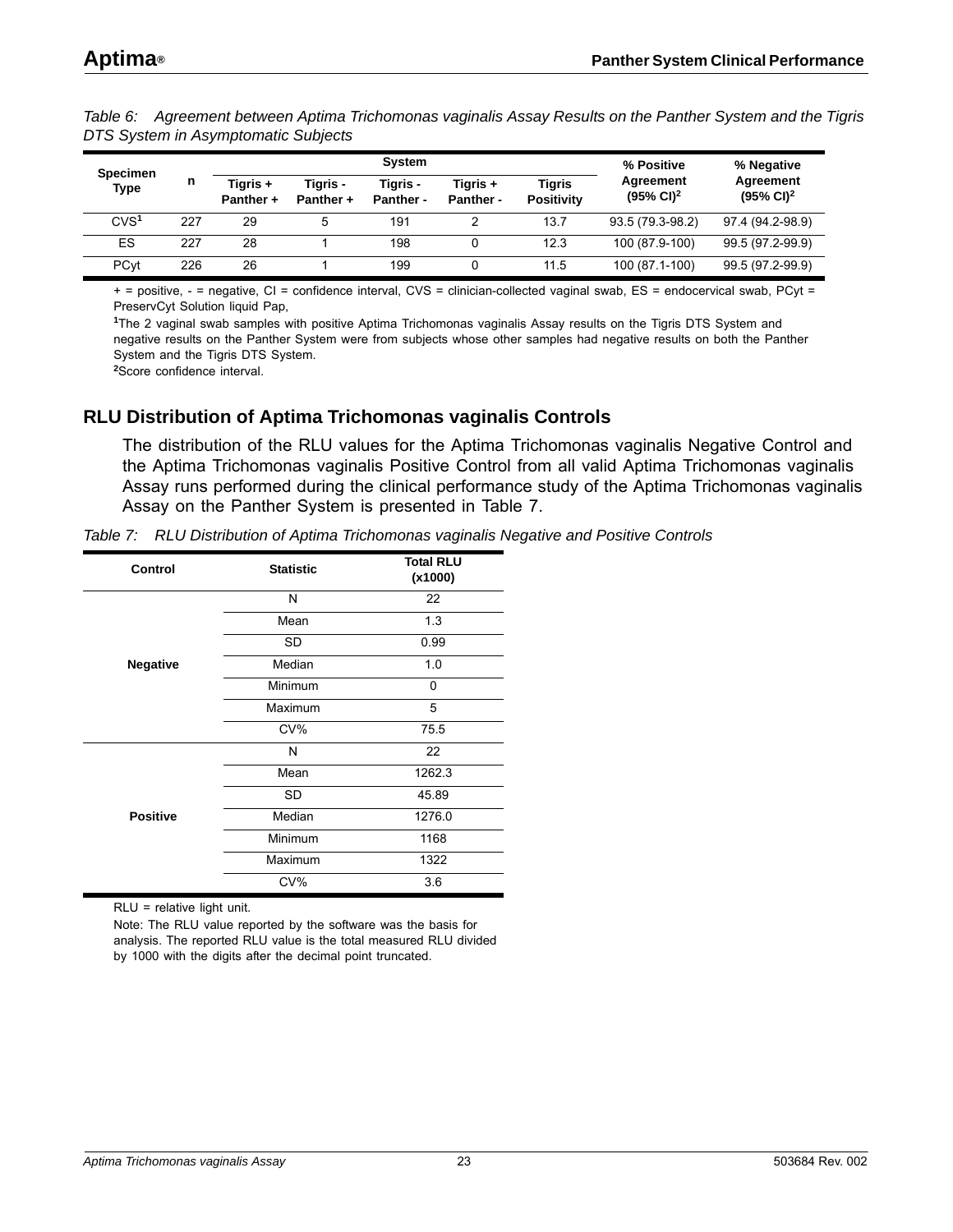### <span id="page-23-0"></span>**Reproducibility Study**

Aptima Trichomonas vaginalis Assay reproducibility was evaluated on the Panther System at two external US laboratories and at Hologic. Testing was performed using two lots of assay reagents and a total of six operators (two at each site). At each site, testing was performed over at least 6 days.

Reproducibility panel members were created by using negative PreservCyt Solution liquid Pap specimens with specimen transport medium. The positive panel members were created by spiking the PreservCyt Solution liquid Pap matrix with the appropriate amount of *T. vaginalis* lysate. Final *T. vaginalis* concentrations ranged from 0.003 trichomonads/mL to 1 trichomonads/ ml.

Table [8](#page-23-1) presents, for each panel member, RLU data in terms of mean, standard deviation (SD), and coefficient of variation (CV) between sites, between operators, between lots, between runs, within runs, and overall (Total). Percent agreement with expected results is also shown. Samples with valid results were included in the analyses.

| Conc        | Target<br>Conc | N   | Agmt | Mean       | <b>Between</b><br><b>Sites</b> |           |           | <b>Between</b><br><b>Operators</b> |           | <b>Between</b><br>Lots |           | <b>Between</b><br><b>Runs</b> |           | <b>Within Runs</b> |           | <b>Totals</b> |  |
|-------------|----------------|-----|------|------------|--------------------------------|-----------|-----------|------------------------------------|-----------|------------------------|-----------|-------------------------------|-----------|--------------------|-----------|---------------|--|
|             | (TV/mL)        |     | (%)  | <b>RLU</b> | <b>SD</b>                      | CV<br>(%) | <b>SD</b> | CV<br>(%)                          | <b>SD</b> | C٧<br>(%)              | <b>SD</b> | C٧<br>$(\%)$                  | <b>SD</b> | CV<br>(%)          | <b>SD</b> | CV<br>(%)     |  |
| <b>Neg</b>  | N/A            | 108 | 99.1 | 23.5       | 0.0                            | 0.0       | 2.7       | 11.6                               | 0.0       | 0.0                    | 0.0       | 0.0                           | 37<br>.5  | 159.7              | 37.6      | 160.1         |  |
| <b>HNeg</b> | 0.003          | 108 | 90.7 | 69.3       | 5.0                            | 7.3       | 4.5       | 6.5                                | 6.1       | 8.8                    | 14.8      | 21.4                          | 16.0      | 23.1               | 23.6      | 34.1          |  |
| <b>MPos</b> | 0.02           | 108 | 97.2 | 348.1      | 30.3                           | 8.7       | 33.1      | 9.5                                | 33.1      | 9.5                    | 77.0      | 22.                           | 62.9      | 18.1               | 114.0     | 32.8          |  |
| <b>HPos</b> | 1.00           | 108 | 100  | 1185.5     | 0.0                            | 0.0       | 17.0      | 1.4                                | 0.0       | 0.0                    | 28.0      | 2.4                           | 34.2      | 2.9                | 47.4      | 4.0           |  |

<span id="page-23-1"></span>*Table 8: Aptima Trichomonas vaginalis Assay Reproducibility Study*

Agmt = agreement, Conc = concentration, CV = coefficient of variation, HNeg = high negative, HPos = high positive,

MPos = moderate positive, Neg = negative, RLU = relative light units, SD = standard deviation.

Note: The RLU value reported by the software is the total measured RLU divided by 1000 with the digits after the decimal point truncated.

Variability from some factors may have been numerically negative. This occurred if the variability due to those factors was very small. In these cases, SD and CV are shown as 0.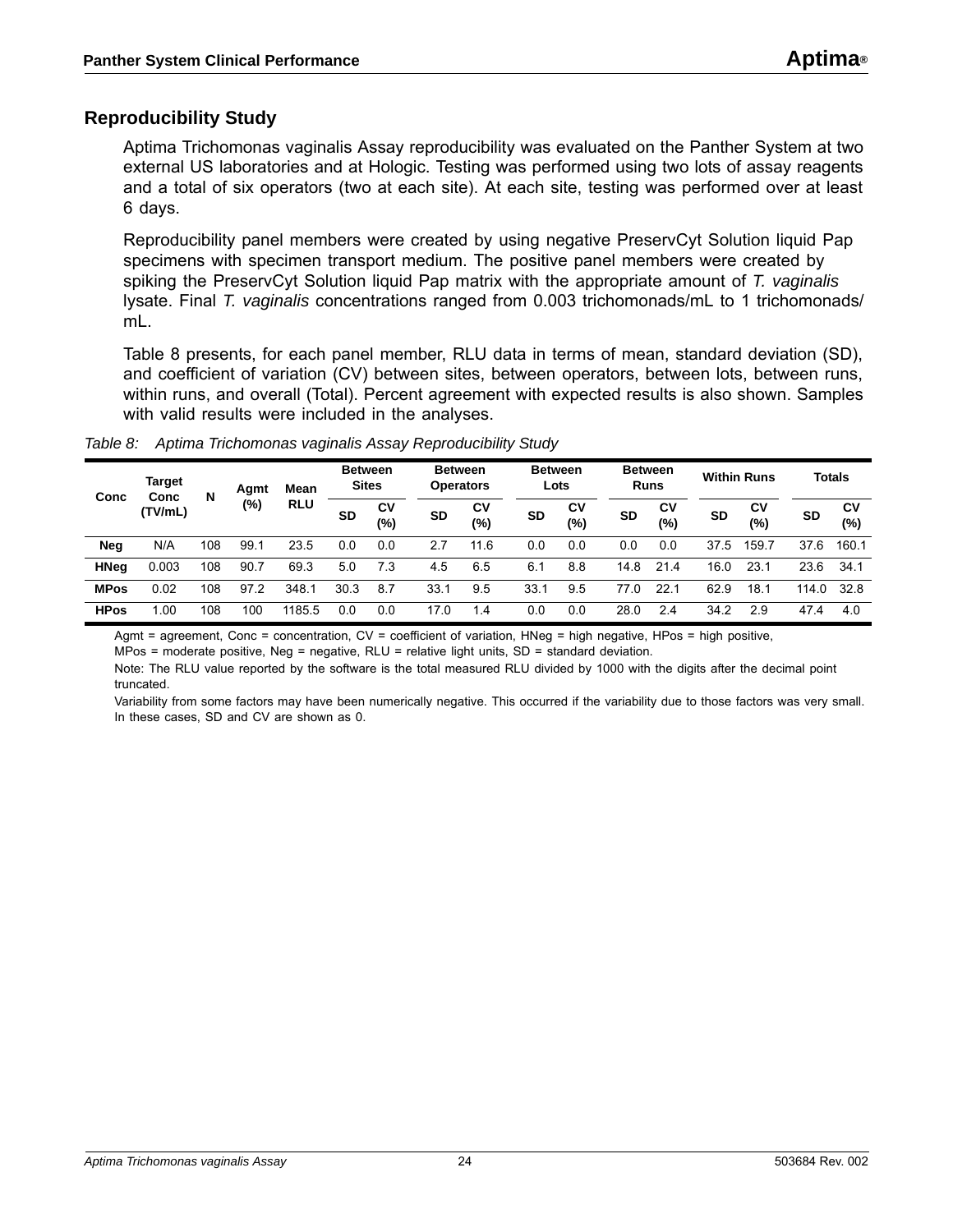### <span id="page-24-0"></span>**Panther System Analytical Performance**

### <span id="page-24-1"></span>**Analytical Sensitivity**

Sensitivity panels were prepared with two strains of *T. vaginalis* (one Metronidazole-susceptible strain and one Metronidazole-resistant strain). Testing showed greater than 95% positivity in both strains of *T. vaginalis* for panels containing 0.01 TV/mL in PreservCyt liquid Pap specimen matrix and panels containing 0.003 TV/mL in swab specimen matrix.

### <span id="page-24-2"></span>**Cross-Reactivity in the Presence of Microorganisms**

#### **Specificity**

Specificity of the Aptima Trichomonas vaginalis Assay was evaluated by testing various microorganisms, including common flora of the genitourinary tract, opportunistic organisms, and closely related organisms. Testing was conducted in specimen transport medium (STM) and PreservCyt in STM with 25 replicates of each isolate. The list of organisms and the concentrations tested are provided in Table [9](#page-24-3). No cross-reactivity or significant effect on Aptima Trichomonas vaginalis Assay specificity was observed with any of the organisms tested.

#### **Sensitivity**

Sensitivity of the Aptima Trichomonas vaginalis Assay was evaluated by testing the same organisms (Table [9\)](#page-24-3) in STM and PreservCyt in STM spiked with *T. vaginalis* lysate to a final concentration of 0.01 TV/mL (25 replicates of each isolate). Sensitivity of the Aptima Trichomonas vaginalis Assay was not significantly affected by the presence of the microorganisms tested, except in the presence of *Trichomonas tenax* and *Pentatrichomonas hominis* (where lower signal outputs were observed). *T. tenax* is a commensal of the oral cavity and *Pentatrichomonas hominis* is a commensal of the large intestine.

| Microorganism                | Concentration                  | Microorganism             | Concentration                 |  |  |
|------------------------------|--------------------------------|---------------------------|-------------------------------|--|--|
| Acinetobacter Iwoffi         | $1x10^6$ CFU/mL                | <b>HPV 16</b>             | $2.5x10^6$ copies/mL          |  |  |
| Actinomyces israelii         | $1x10^6$ CFU/mL                | HPV <sub>6</sub>          | 2.5x10 <sup>6</sup> copies/mL |  |  |
| Atopobium vaginae            | $1x10^6$ CFU/mL                | Klebsiella pneumoniae     | $1x10^6$ CFU/mL               |  |  |
| <b>Bacteroides fragilis</b>  | 1x10 <sup>6</sup> CFU/mL       | Lactobacillus acidophilus | $1x10^6$ CFU/mL               |  |  |
| Bifidobacterium adolescentis | $1x10^6$ CFU/mL                | Lactobacillus crispatus   | $1x10^6$ CFU/mL               |  |  |
| Campylobacter jejuni         | $1x10^6$ CFU/mL                | Listeria monocytogenes    | $1x10^6$ CFU/mL               |  |  |
| Candida albicans             | $1x10^6$ CFU/mL                | Mobiluncus curtisii       | $1x10^6$ CFU/mL               |  |  |
| Chlamydia trachomatis        | $1x10^6$ IFU/mL                | Mycoplasma genitalium     | $2.5 \times 10^6$ copies/mL   |  |  |
| Clostridium difficile        | $1x10^6$ CFU/mL                | Mycoplasma hominis        | $1x10^6$ CFU/mL               |  |  |
| Corynebacterium genitalium   | $1x10^6$ CFU/mL                | Neisseria gonorrhoeae     | $1x10^6$ CFU/mL               |  |  |
| Cryptococcus neoformans      | 1x10 <sup>6</sup> CFU/mL       | Pentatrichomonas hominis  | $1x10^6$ cells/mL             |  |  |
| Cytomegalovirus              | $2x105$ TCID <sub>50</sub> /mL | Peptostreptococcus magnus | $1x10^6$ CFU/mL               |  |  |
| Dientamoeba fragilis         | $1x10^6$ CFU/mL                | Prevotella bivia          | $1x10^6$ CFU/mL               |  |  |
| Enterobacter cloacae         | $1x10^6$ CFU/mL                | Propionibacterium acnes   | $1x10^6$ CFU/mL               |  |  |
| Enterococcus faecalis        | $1x10^6$ CFU/mL                | Proteus vulgaris          | $1x10^6$ CFU/mL               |  |  |
| Escherichia coli             | $1x10^6$ CFU/mL                | Pseudomonas aeruginosa    | 1x10 <sup>6</sup> CFU/mL      |  |  |
| Gardnerella vaginalis        | $1x10^6$ CFU/mL                | Staphylococcus aureus     | 1x10 <sup>6</sup> CFU/mL      |  |  |

<span id="page-24-3"></span>*Table 9: Microorganisms Tested in the Aptima Trichomonas vaginalis Assay*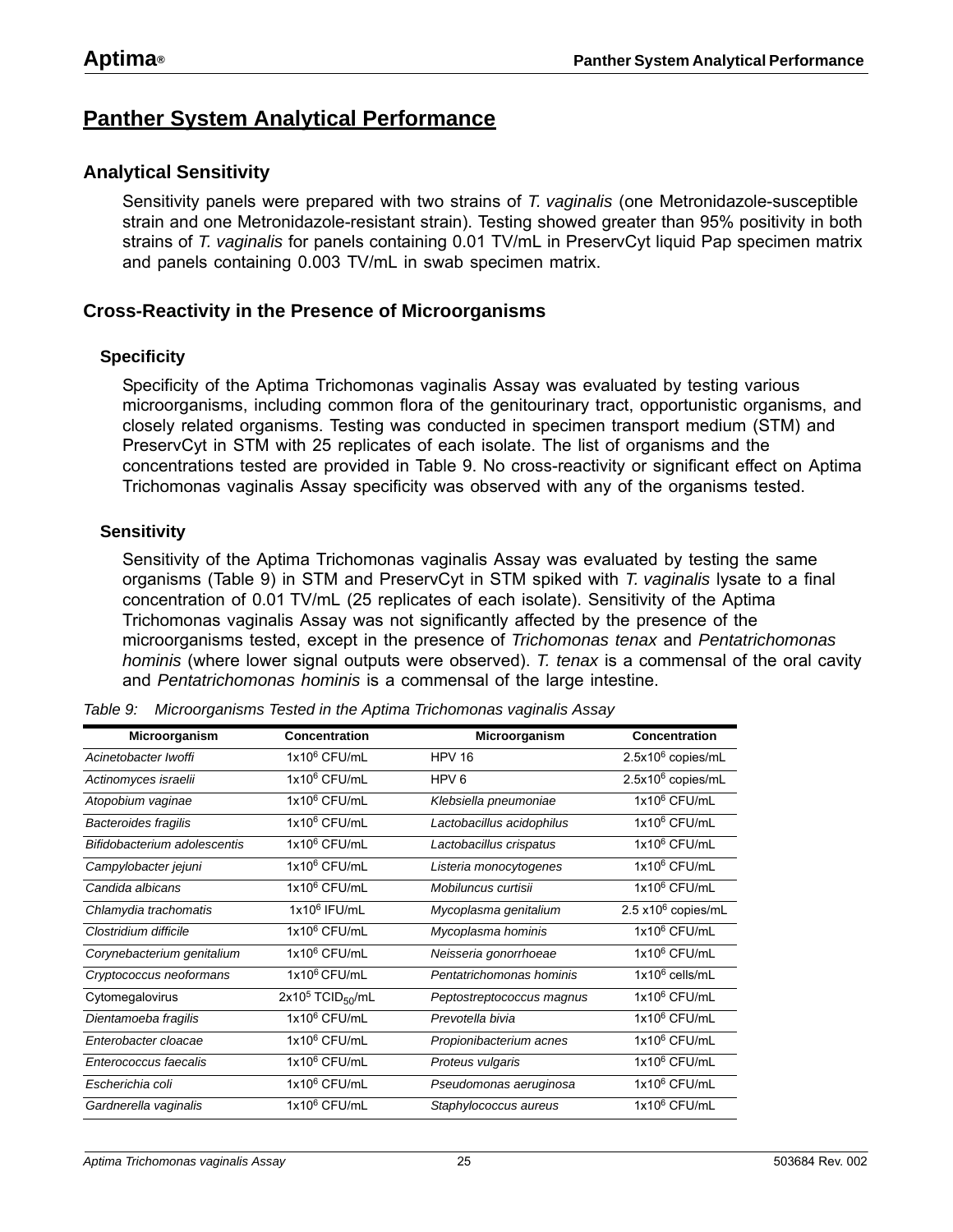| Microorganism           | <b>Concentration</b>            | Microorganism              | <b>Concentration</b> |
|-------------------------|---------------------------------|----------------------------|----------------------|
| Haemophilus ducreyi     | 1x10 <sup>6</sup> CFU/mL        | Staphylococcus epidermidis | $1x10^6$ CFU/mL      |
| Herpes simplex virus I  | $2x10^5$ TCID <sub>50</sub> /mL | Streptococcus agalactiae   | $1x10^6$ CFU/mL      |
| Herpes simplex virus II | $2x10^5$ TCID <sub>50</sub> /mL | Trichomonas tenax          | $1x10^6$ cells/mL    |
| $HIV-1$                 | $2.5x10^6$ copies/mL            | Ureaplasma urealyticum     | $1x10^6$ CFU/mL      |

*Table 9: Microorganisms Tested in the Aptima Trichomonas vaginalis Assay (continued)*

#### <span id="page-25-0"></span>**Interference**

The following substances were individually spiked into STM and PreservCyt in STM for a final concentration of 1% (vol/vol or wt/vol): personal lubricants, personal deodorants, spermicides, anti-fungals, intravaginal hormones, porcine gastric mucus, seminal fluid from 25 donors, and whole blood (10% final concentration). Glacial acetic acid was tested by spiking into PreservCyt-STM (10% final concentration). Samples with each interfering substance alone as well as samples spiked with *T. vaginalis* lysate to a final concentration of 0.01 TV/mL were tested.

Testing results yielded no false positive results for all substances tested (100% specificity).

No interference with the detection of *T. vaginalis* at concentrations of 0.01 TV/mL (≥ 95% sensitivity) was observed with any of the substances tested with the exception of Astroglide personal lubricant, porcine gastric mucus, and glacial acetic acid. Astroglide personal lubricant and glacial acetic acid did not interfere with the detection of *T. vaginalis* when tested at a concentration of 0.3 TV/mL (100% sensitivity). Porcine gastric mucus did not interfere with the detection of *T. vaginalis* when tested at a concentration of 1 TV/mL (100% sensitivity).

### <span id="page-25-1"></span>**Carryover**

To establish that the Panther System minimizes the risk of false positive results arising from carryover contamination, a multi-day analytical study was conducted using spiked panels on three Panther Systems with one lot of Aptima Trichomonas vaginalis Assay reagents. The study used > 20% high-target *T. vaginalis* samples containing 10,000 TV/mL, which were placed among negative samples containing STM. Over the course of the study, 698 high-target samples and 2,266 negative samples were tested across the three Panther Systems. There were 0 false positive results for a 0% carryover contamination rate. These results demonstrate that carryover contamination is minimized on the Panther System.